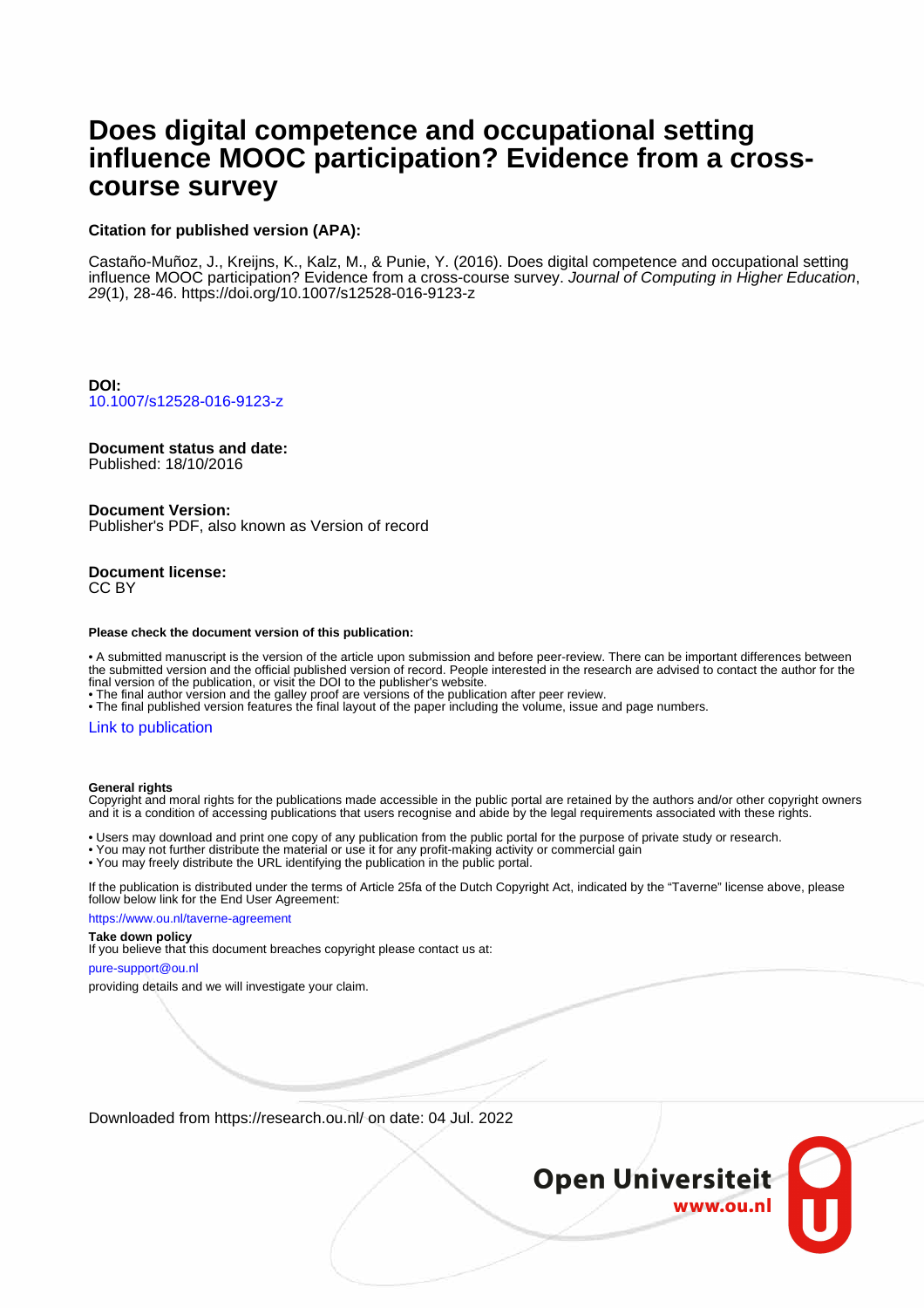

# Does digital competence and occupational setting influence MOOC participation? Evidence from a cross-course survey

Jonatan Castaño-Muñoz<sup>1</sup> • Karel Kreijns<sup>2</sup> • Marco Kalz<sup>2,3</sup> • Yves Punie<sup>1</sup>

© The Author(s) 2016. This article is published with open access at Springerlink.com

Abstract While MOOCs are recognized nowadays as a potential format for professional development and lifelong learning, little research has been conducted on the factors that influence MOOC participation of professionals and unemployed in MOOCs. Based on a framework developed earlier, we conducted a study, which focused on the influence of background variables such us digital competence, age, gender and educational level on MOOC participation. Occupational setting was considered as a moderator in the analysis of the impact of digital skills. Results of the study showed that MOOCs were an important tool for unemployed participants who were more likely to enroll in MOOCs than employed learners. MOOCs were also a way for workers who do not received employer support for other training activities to get professional development training. Results of the regression analysis

 $\boxtimes$  Marco Kalz marco.kalz@ou.nl

> Jonatan Castaño-Muñoz jonatan.castano-munoz@ec.europa.eu

Karel Kreijns karel.kreijns@ou.nl

Yves Punie yves.punie@ec.europa.eu

- <sup>1</sup> Institute for Prospective Technological Studies, European Commission, Seville, Spain
- <sup>2</sup> Welten Institute, Open University of the Netherlands, Heerlen, Netherlands
- <sup>3</sup> Faculty of Management, Science and Technology, Open University of the Netherlands, Heerlen, Netherlands

The paper is based on a conference paper presented during the Fourth European MOOCs Stakeholder Summit (eMOOCs2016).

The views expressed in this article are purely those of the authors and should not be regarded as the official position of the European Commission.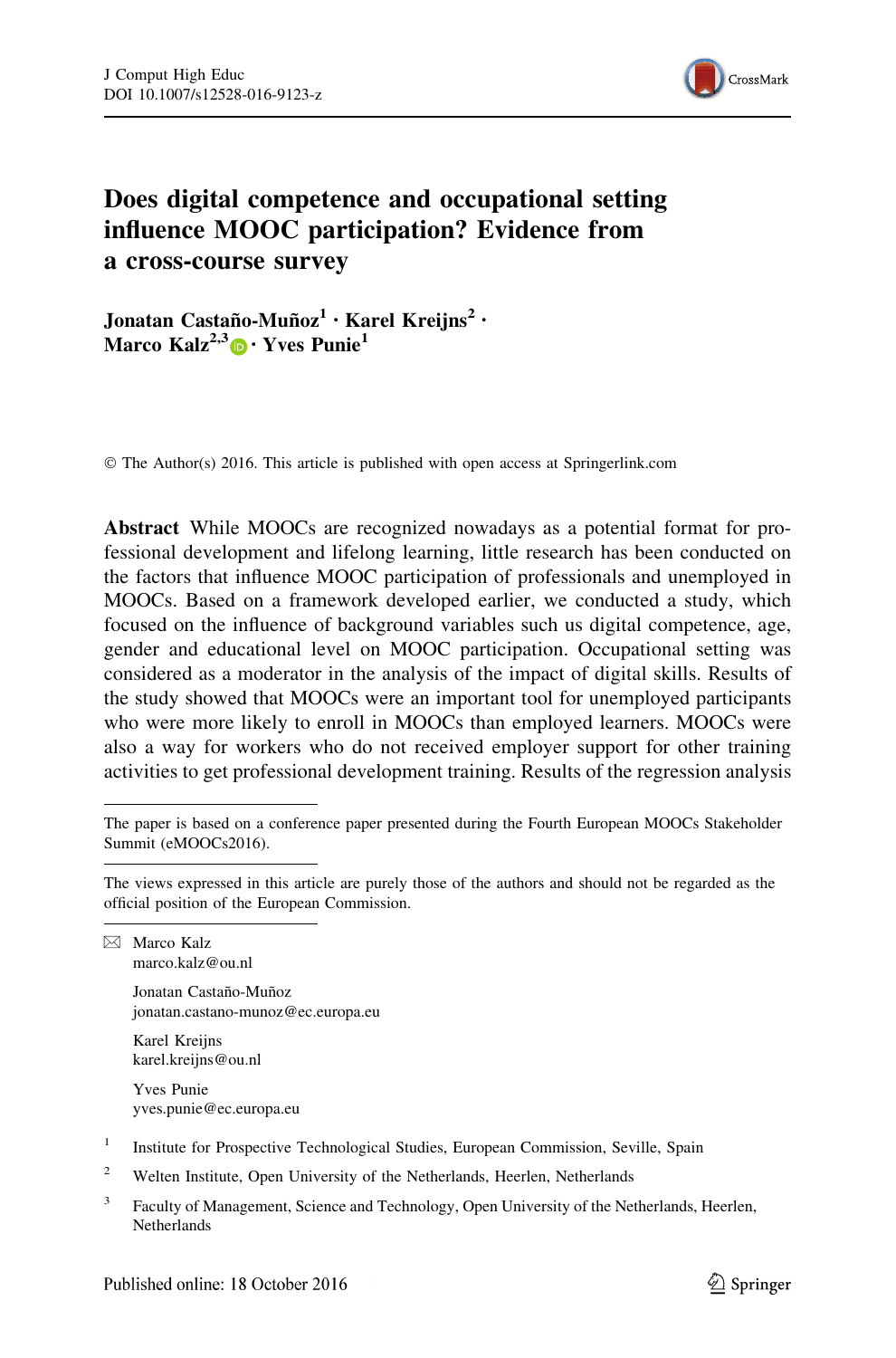showed that a person's level of digital competence was an important predictor for enrolment in MOOCs and that specifically interaction skills were more important than information skills for participating in the MOOC context.

Keywords MOOCs · Open education · Professional development · Digital competence - Employer support

### **Introduction**

The impact of professional development on the labour market has been widely analyzed in the literature (Jenkins et al.  $2002$ ; Card et al.  $2010$ ; Hällsten  $2012$ ; Jepsen and Montgomery [2012\)](#page-18-0). Human capital theory states that the value of people's knowledge and competences declines with time. Therefore, lifelong learning is a key issue at a time when, due to fast socio-technological changes, workers need to update their skills throughout their working lives (Blanden et al. [2012;](#page-17-0) Castaño-Muñoz et al. [2013](#page-17-0); Laal and Salamati [2011](#page-18-0)). In this context, lifelong learning has become an important aspect of many European educational policies (European Commission [2011\)](#page-18-0).

Adult education and education for professionals needs to be adapted according to the needs of lifelong learners. Recent technological advancements can contribute to removing existing barriers to involvement in lifelong learning (Kalz [2015](#page-18-0)). Adult learners have different time constraints and learning expectations to traditional learners (Schuetze and Slowey [2002\)](#page-18-0). Sometimes, previous experience allows adult learners to play an active role in planning their own learning to achieve personal or career-oriented goals (Falconer et al. [2013\)](#page-18-0). MOOCs offer many new options for professional development and lifelong learning. Indeed, MOOCs provide access to open (higher) education for people who were previously denied this opportunity for financial reasons or because they lacked the necessary qualifications, or for other reasons. On the other hand, MOOCs can offer professionals a plethora of opportunities to acquire more knowledge or develop skills and competences related to their current jobs or they can help them to acquire new knowledge and skills they need to take other professional directions.

Although Open Education and MOOCs are recognized as offering opportunities for lifelong learning due to their flexibility, and the fact that they fit well with the concept of self-directed learning, there has been surprisingly little interest in analyzing their relationship with the labour market. The literature usually divides lifelong learning in three types: public programmes, on the job training, and formal accredited courses (Heckman and Smith [1999](#page-18-0); Blanden et al. [2012\)](#page-17-0). However, now that MOOC based learning has been added to the range of options it needs to be better studied and analyzed according to its impact.

Milligan and Littlejohn ([2014\)](#page-18-0) identified the benefits and challenges of professional learning MOOCs for health professionals. Their research showed that there was a mismatch between learners' initial learning intentions, which were linked to the challenges of their profession, and their behavior, which mainly consisted of the completion of activities that led directly to a certificate.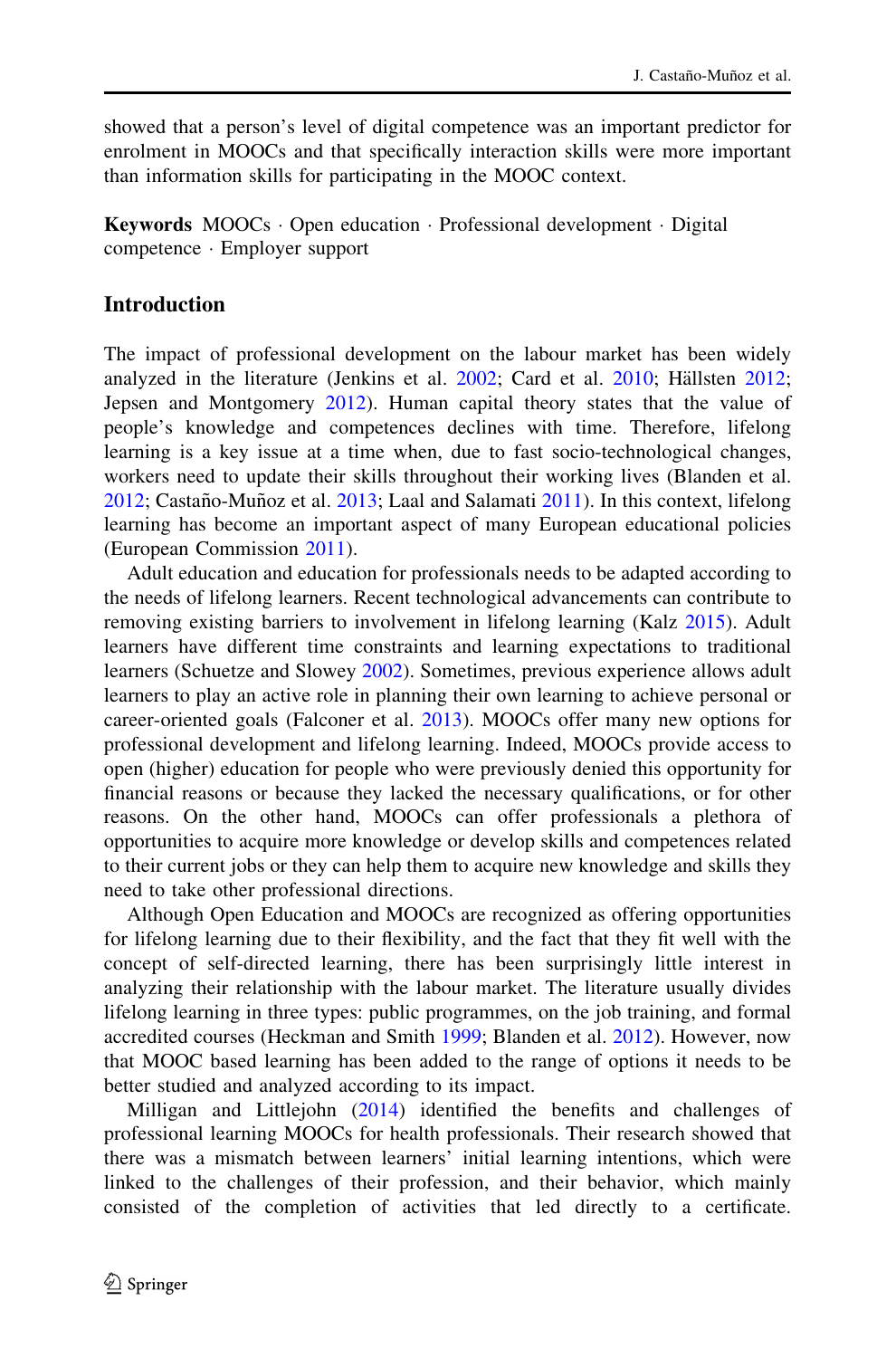Furthermore, they did not share experiences with each other or transfer their own learning to on-the-job practices. These results led the authors to report that there is still a need to explore how MOOCs should be designed for professional training.

Despite the design problems mentioned above, Zhenghao et al. [\(2015](#page-19-0)) reported from a survey they administered in 2014 that MOOCs may benefit learners' careers. The authors analyzed data of people who had completed MOOCs on the Coursera platform. They found that many of them (52 %) were looking for tangible career benefits (increasing their salaries, finding new jobs, or starting new businesses) and also intangible ones (being better equipped to do their current job, improving their chances of getting a new job). Moreover, their research showed that, in general, career benefits were more likely to be mentioned by individuals with high socioeconomic status (SES). Tangible career benefits, however, were referred to equally by individuals with both low and high SES. In addition, in developing countries respondents with low SES and education levels were significantly more likely to indicate tangible career benefits. Moving from workers' perspective employer's perspective, Radford et al. [\(2014](#page-18-0)) analyzed how human resource professionals in the USA perceive MOOCs. These researchers sent a questionnaire to a sample of 398 organizations in North Carolina and obtained responses from 103 employers. This low response rate and the self-selection of respondents could have generated a selection bias by over-representing companies which were more aware of MOOCs. The field work was carried out between November 2013 and January 2014 and the results revealed that MOOCs had reached nearly half the employers in the sample. Though only a few companies used MOOCs actively for recruitment, two-thirds of the sample agreed that the fact that an applicant had taken job-related MOOC would positively influence their hiring decisions. Approximately 7 % of the surveyed organizations had used MOOCs for professional development and most of these were part of the public administration. According to this study, this could change because 83 % of employers were using, considering using, or could see their organization using MOOCs for professional development in the future.

The studies presented above showed that there are tangible career benefits for individuals participating in MOOCs and that MOOCs are also recognized already by some organizations for their potential for professional development. However, there is little empirical research available about factors that influence participation by professionals and the unemployed in MOOCs. Our study aimed to fill this gap by providing a better understanding of how different levels of digital competence and different occupational settings interact and affect the level of participation in MOOCs. The study investigated the following research questions:

- What are the characteristics, (age, gender, educational level, occupational setting, digital competence and past experience with MOOCs) of those individuals who actively participate in MOOCs and are employed for wages or unemployed but looking for a job?
- To what extent was past participation in MOOCs influenced by the occupational of the participants?
- To what extent was past participation in MOOCs influenced by the digital competence of participants?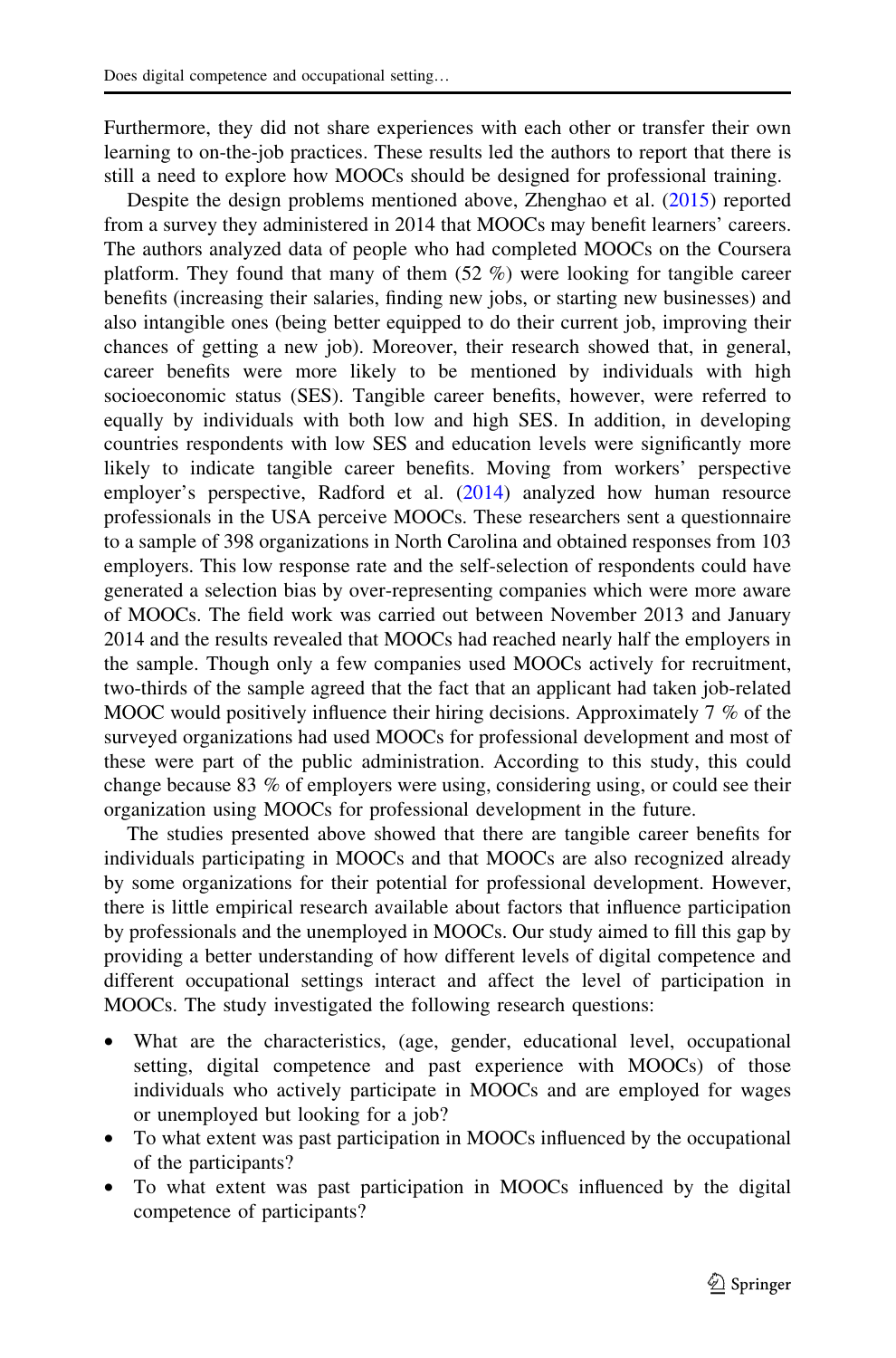• To what extent does the impact of digital competence on MOOC participation vary according to the occupational setting of the individual?

In a cross-provider survey of five MOOCs in 2014 we collected data from participants on these variables.

# Theoretical framework

This paper uses initial data from the MOOCKnowledge project, in which data from participants of MOOCs was collected in order to find out more about how learners perceived open online courses. In the current study, only European participants were considered. The MOOCKnowledge project adopted a theoretical framework we developed and described earlier (Kalz et al. [2015](#page-18-0)). The research framework was based on the reasoned action approach (RAA) by Fishbein and Ajzen ([2010\)](#page-18-0) and self-determination theory (SDT) developed by Ryan and Deci ([2000\)](#page-18-0). These two frameworks provide the basis for predicting human social behaviour and consist of background factors (e.g., socio-economic status) that affect different variables and directly influence the behavioural intention to participate in MOOCs. The framework operates with intentions and behaviour and suggests that an ''intention-behavior-gap'' can occur in MOOCs because they are open and offer a nonformal learning context. Participants who enroll in MOOCs do so with different intentions and the fulfilment of these depends on a variety of external (=environmental) or internal (=psychosocial) factors.

In the specific study we are discussing in this paper, we focused on several distal variables—these variables are depicted in Fig. 1 as variables at the individual level. Figure [2](#page-5-0) shows the conceptual model we used. In order to study the relationships



Fig. 1 MOOC research model (Kalz et al. [2015\)](#page-18-0)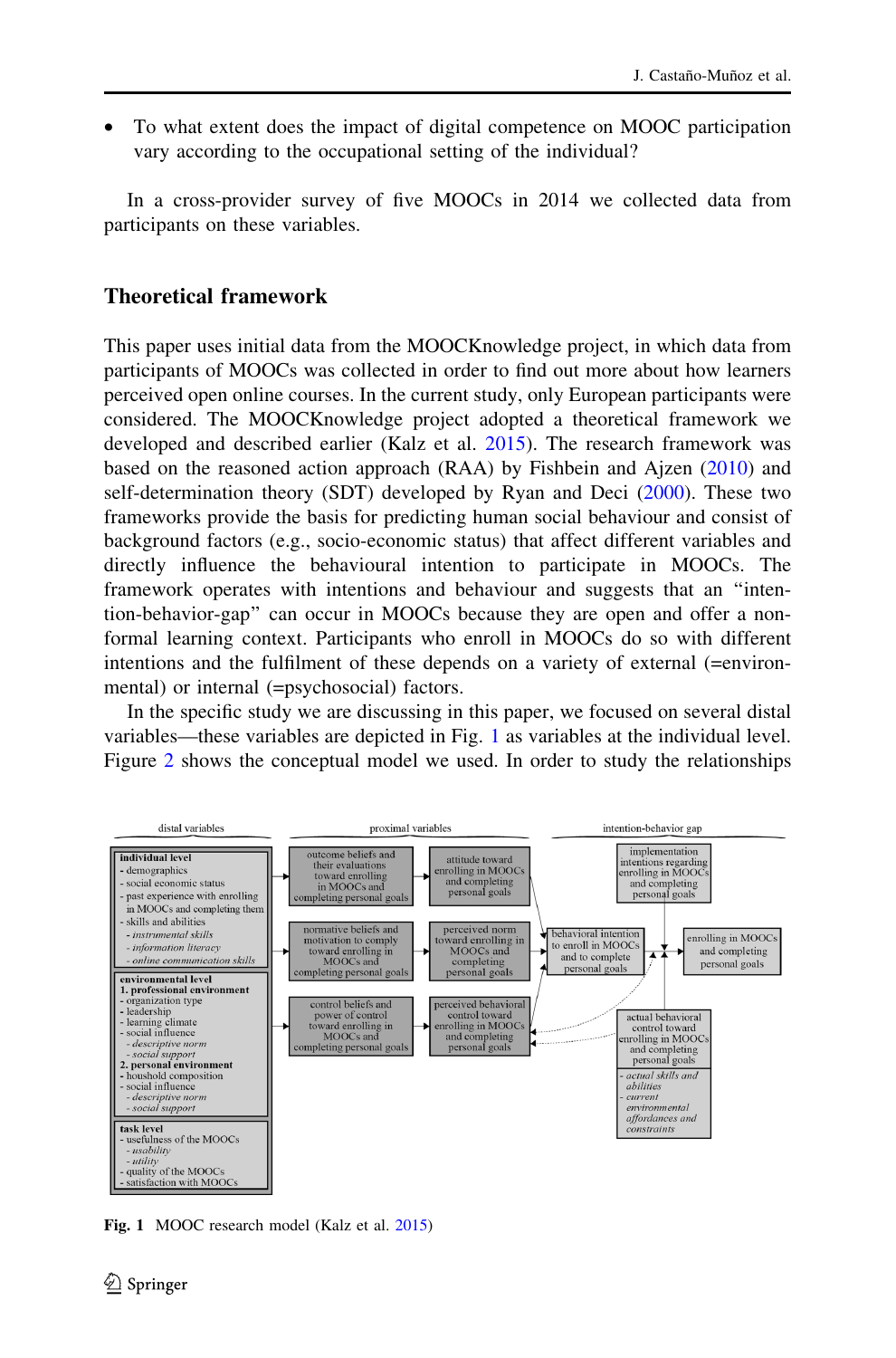<span id="page-5-0"></span>

Fig. 2 Conceptual model of the current study

formulated in the research questions, we have analyzed gender, age, education and digital competence as background variables and occupational setting as a moderator variable of the impact of digital competence on the participation in MOOCs operationalized as the number of enrolled MOOCs.

# **Method**

To obtain answers to our research questions, we conducted several analyses based on a dataset from a survey of participants in 5 different MOOCs: three Spanish MOOCs (business intelligence, test anxiety and entrepreneurship), one MOOC from an international project (Hands-on ICT) and one Dutch MOOC (blended learning). The data  $(n = 3470)$  was collected via an online survey which was carried out between October 2014 and December 2014. Participation was voluntary and informed consent was obtained from participants. The Dutch MOOC attracted only few respondents because most of the participants had already filled in a course evaluation and our questionnaire was not available in Dutch.

In order to reduce the variability of different labour market contexts we focused on participants who were resident in the European Union. In addition, for the purpose of our analysis, we selected only participants who were either unemployed but looking for a job or employed for wages. This sample of interest was composed of 951 individuals.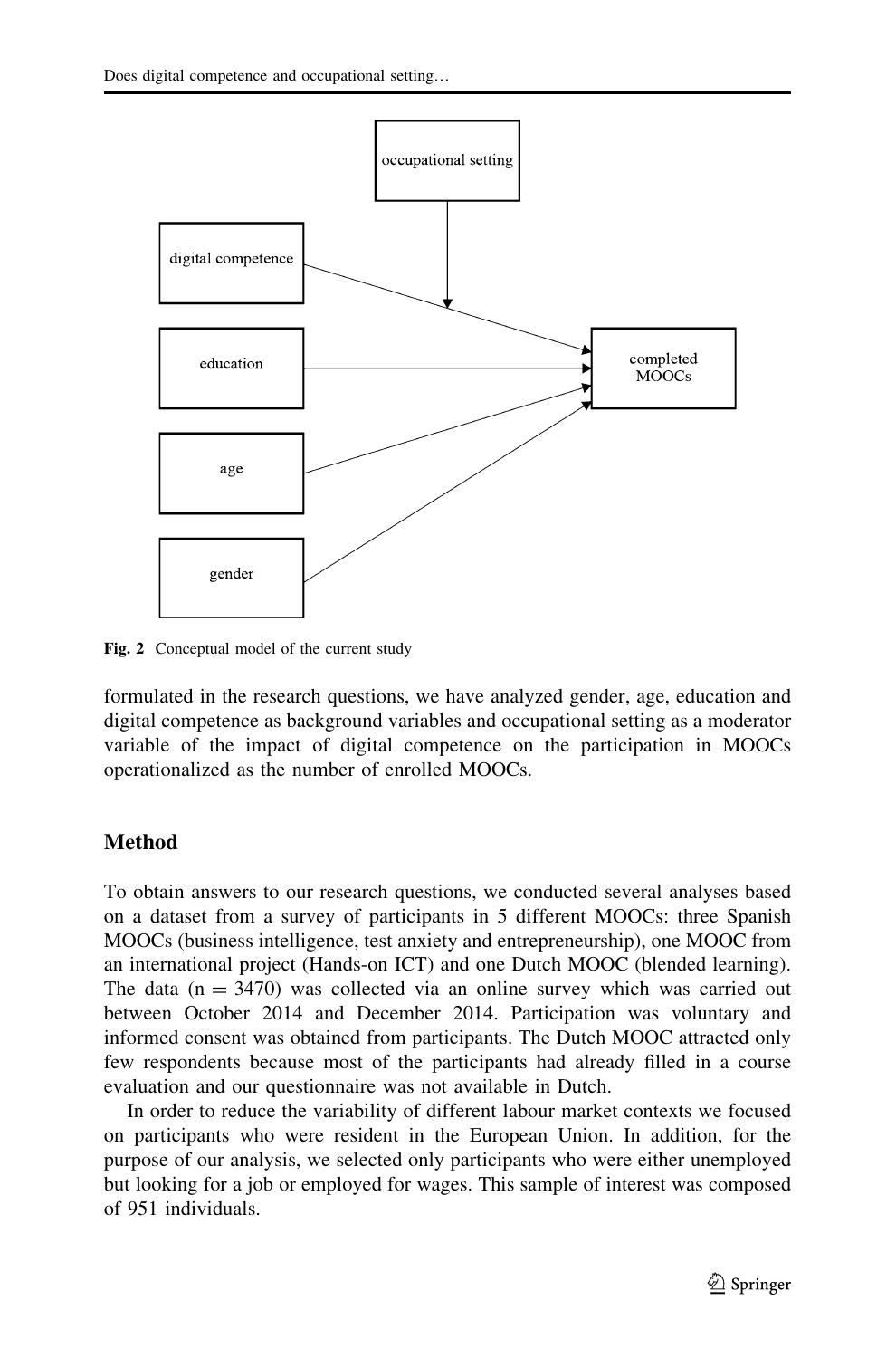The first step of the analysis consisted of a univariate description of the survey respondents' characteristics. This allowed us to answer our first research question: ''What are the characteristics, (age, gender, educational level. Occupational setting, digital competence and past experience with MOOCs) of those individuals who actively participate in MOOCs and are employed for wages or unemployed but looking for a job?''.

The interpretation of these results should take into account the specific context and methods of this study. On the one hand, the fact that the majority of students came from Spain might have introduced a bias which may render the results less representative to other context with different socioeconomic conditions (e.g., lower unemployment rate). On the other hand, it has to be considered that survey respondents do not necessarily represent the totality of individuals enrolled in MOOCs. Nevertheless, participation in a survey is a good indicator of persistence and active participation (Evans et al. [2016\)](#page-18-0) and works as a filter for our population of interest (active learners). In addition, the following considerations about the measurement of the variables presented can help to understand the study results better:

- a. Educational level: In order to measure the educational level, in this study we used the educational levels taxonomy defined by the International Standard Classification of Education in 1997 (UNESCO [2006\)](#page-18-0). However, due to the fact that MOOC takers usually have a high level of education, we decided to concentrate only on those respondents who had reached the second stage of tertiary education versus those who did not rather than examining all the educational levels of the respondents.
- b. Occupational setting: In the context of this study occupational setting refers to employment situation (i.e. whether participants work for wages or are unemployed but looking for a job) along with two different support situations for employed participants (professional development is promoted vs. not promoted). In the questionnaire support by employers to professional development was differentiated into three types: (i) only encouragement, (ii) the second type was support in terms of time that otherwise would have been spent on work-related activities, and (iii) support in terms of cost compensation. In rare cases, support was other than the three types mentioned here was received. However, as only a small number of workers received support from their employers, we have aggregated all types of support into a dummy variable for analytical reasons. This variable divided the workers between those who receive support for professional development and those who do not receive it.
- c. Digital competence: Due to the lack of an existing validated scale, we constructed a six item scale, which deals with information skills (three items) and interaction skills (three items), see Table [2](#page-11-0) in the Results section. These competence areas have been identified earlier as most important in the MOOC context. Information skills refer to competences that are necessary for finding information on the internet and distinguishing if it is reliable or not. Interaction skills refers to competences related to the degree to which a learner can interact with technology-enhanced learning environments to collaborate with other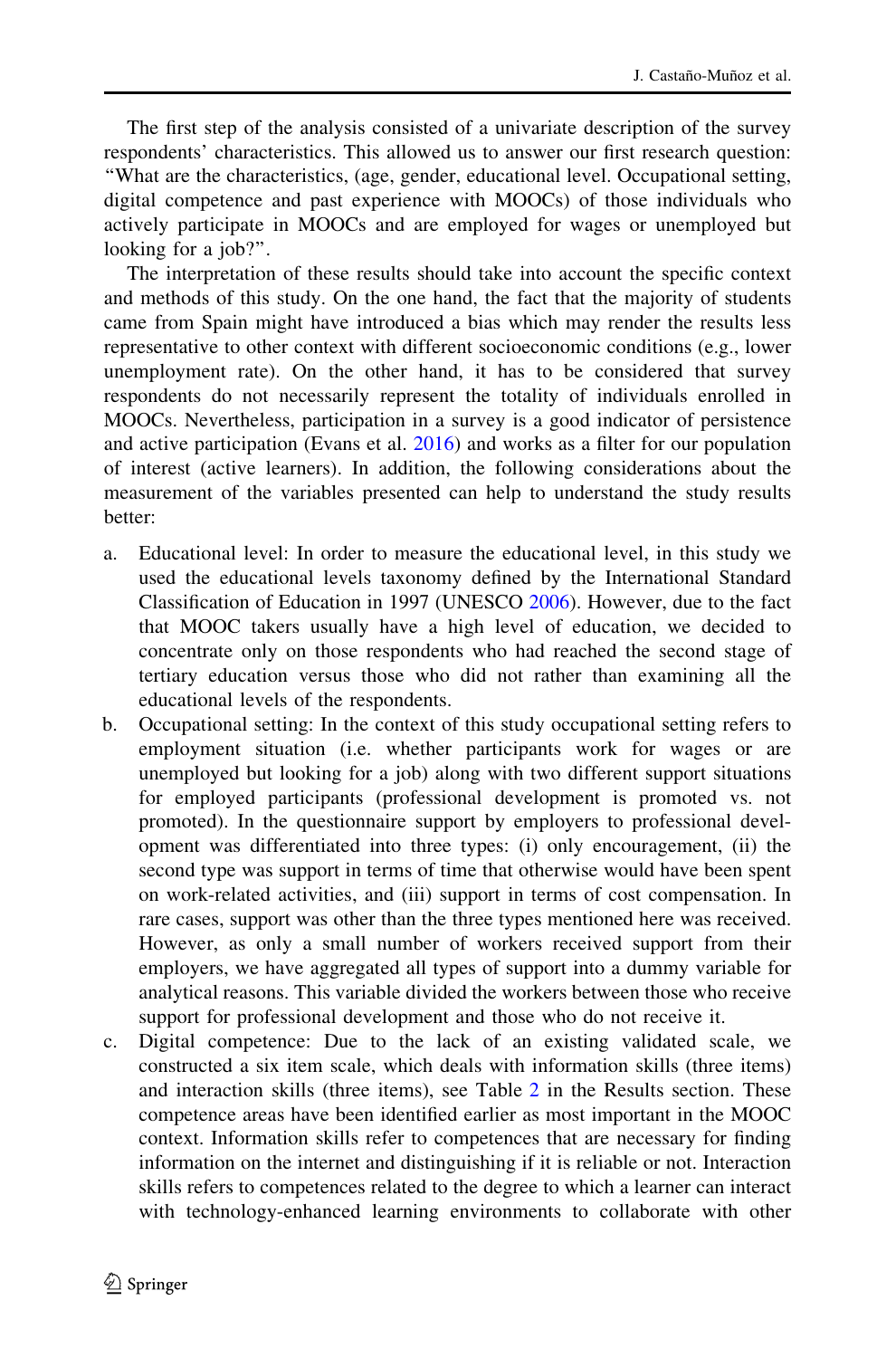learners. These two dimensions of the scale contain items that represent the basic skills required to follow MOOCs successfully. Principal Component Analysis (PCA) with orthogonal rotation was used to reduce the information of the original six items to these two dimensions and to estimate two independent scales that do not lead to collinearity problems. In the Results section we will present the items together with the factor loadings (Table [2\)](#page-11-0) and will go more in depth about the construct validity of the digital competence scale.

d. Past experience with MOOCs: We collected information about two variables: the number of MOOCs participants had enrolled in the past and the number they had completed. Only participants who had enrolled in at least one MOOC in the past were asked this question. Therefore, with regard to the enrolled MOOC takers, we distinguished for comparability reasons between MOOC takers who had been enrolled in zero MOOCs and those who had been enrolled in one or more MOOCs.

In a second step, the analysis focused on how different levels of digital competence and different occupational settings interplay and impacted the level of participation on MOOCs (Research questions 2, 3 and 4). The number of MOOCs enrolled was used to measure MOOC participation. Enrolment in MOOCS is not the same as participation. A considerable number of learners enroll in a MOOC but then never start it. However, past enrolment in MOOCs works as a good proxy for MOOC participation. It seems logical that the more MOOCs a learner enrolled in the past the higher the possibility that they actively participated in them is. This is confirmed by the fact that the number of MOOCs a student enrolls in and the number of MOOCs she/he completes are highly correlated<sup>1</sup> ( $\rho = 0.84$ ,  $p < 0.001$ ). In addition, focusing on the number of enrolled MOOCs allowed us to include in our analysis individuals who were participating for first when they responded to the questionnaire.

In order to answer our research questions, we estimated the number of MOOCs that students enrolled in (EM) as a function of a vector of:

- a. Learners' socio-demographic characteristics: Age (A) is a continuous variable and gender  $(G)$  a nominal variable. Level of education differentiated among respondents who reached the second stage of tertiary education and those who did not reach this stage. The dummy variable  $(E)$  represented this situation.
- b. Occupational setting (OS). Occupational setting is a nominal variable containing 3 possible categories: unemployed but looking for a job (UN), worker without employer support (WnS) and worker with employer support (WS). This variable was split into dummy variables for inclusion in the regression.
- c. Learner's Digital competence: Digital competence areas of interest were represented by two uncorrelated factors from PCA. Therefore, information (INF) and interaction (INT) areas were continuous variables.

 $1$  We used Spearman's correlation because we assumed non-linear relationship.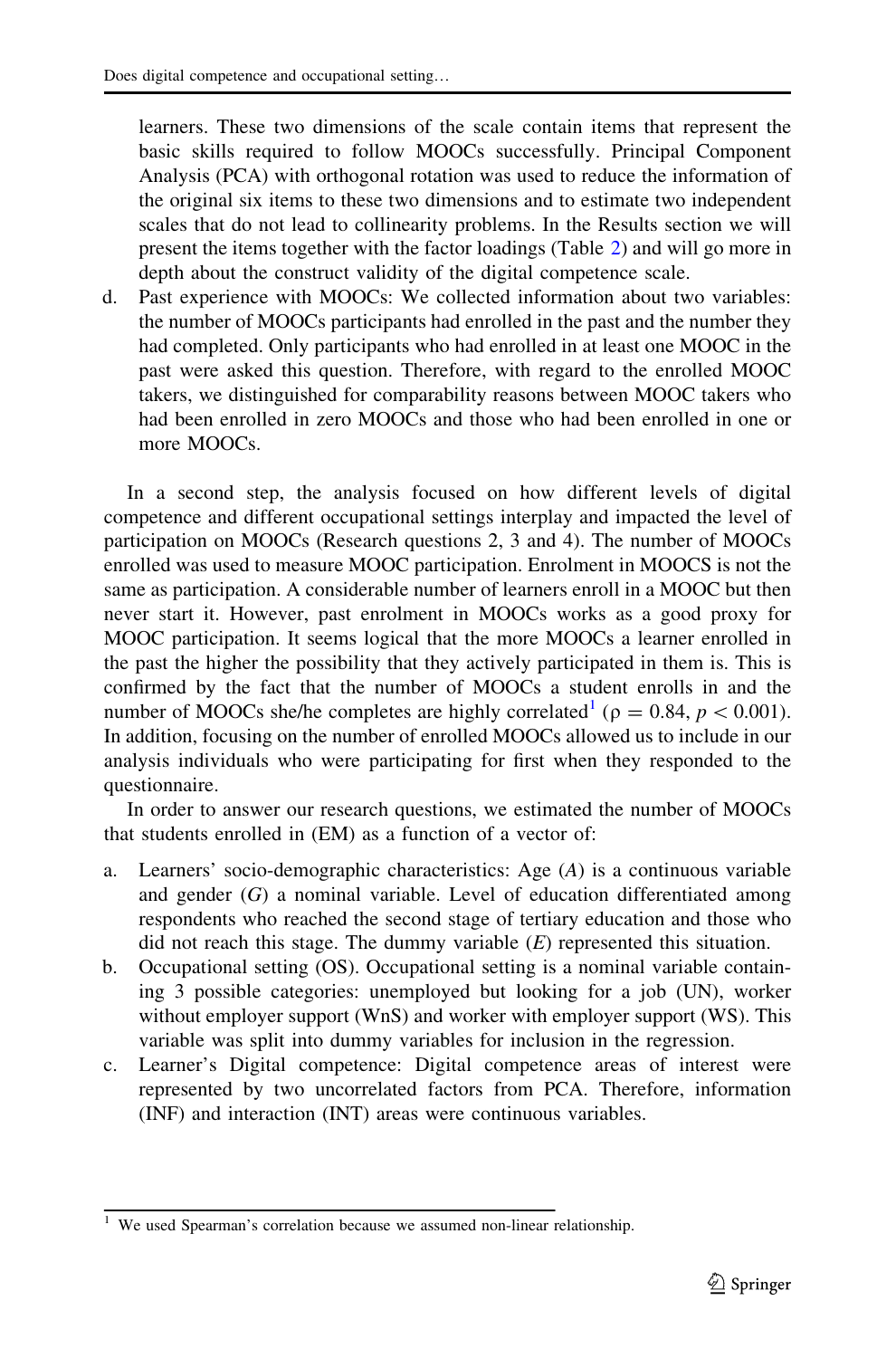$(1)$ 

The number of MOOCs enrolled on in the past is a count variable and therefore a Poisson regression is needed to estimate it. In addition, in our model, occupational setting is seen as a moderator variable (Hayes [2013](#page-18-0)) of the effect of INF and INT on EM (See Fig. 3). We decided to replicate the Poisson regression (1) using interactions between variables and (2) not using them. Consequently, the statistical analysis done is described by the following basic equations:

$$
ln(EM) = b_0 + b_1A + b_2A^2 + b_3G + b_4E + b_6INF + b_7INT + b_{51}WS + b_{52}WnS + b_{53}UN + errorterm
$$

$$
ln(EM) = b_0 + b_1A + b_2A^2 + b_3G + b_4E + b_6INF + b_7INT
$$
  
+  $b_{51}WS + b_{51_6}WS * INT + b_{51_7}WS * INF$   
+  $b_{52}WnS + b_{52_6}WnS * INT + b_{52_7}WS * INF$   
+  $b_{53}UN + b_{53_6}UN * INT + b_{53_7}UN * INF + error term$ 

Or

$$
ln(EM) = b_0 + b_1A + b_2A^2 + b_3G + b_4E + b_{51}WS + b_{52}WnS + b_{53}UN + (b_6 + b_{51}\_6WS + b_{52}\_6WnS + b_{53}\_6UN)INT
$$
 (2)  

$$
(b_7 + b_{51}\_7WS + b_{52}\_7WnS + b_{53}\_7UN)INF + error term
$$



Fig. 3 Statistical model of the current study. Regression models did not include UN because it was selected as reference category. In order to show that, betas related to UN are greyed in the graph and equations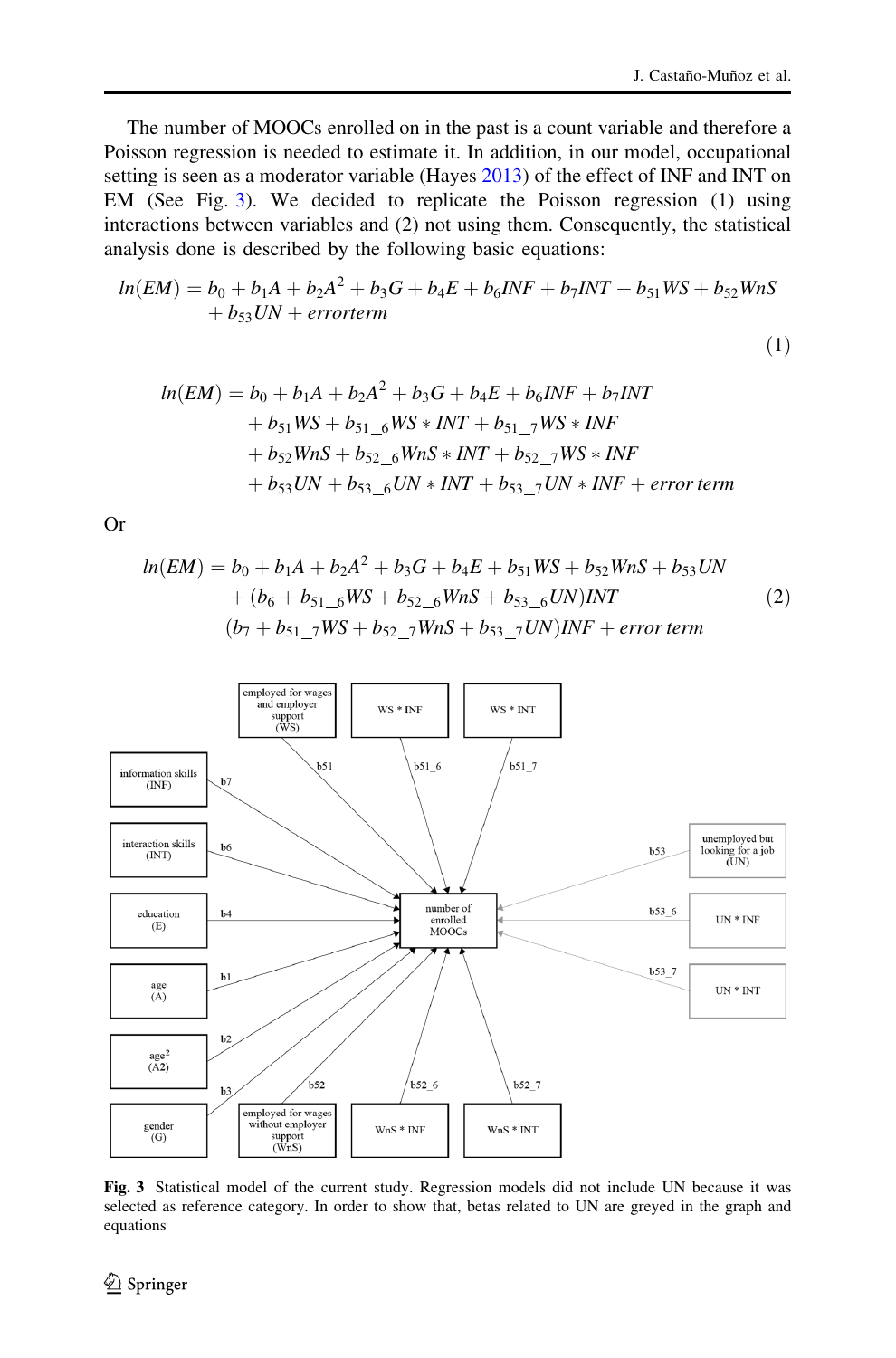In order to check the robustness of the models we decided to replicate these two basic equations using different sample combinations on the basis of the following criteria:

- 1. Using the full sample vs using a sample of respondents who declared they had experience in up to 30 MOOCs, and therefore excluding the higher extreme of this variable, and,
- 2. Using the full sample vs using a sample of respondents who had already participated in a MOOC before participating in the one where they responded the survey.

The eight resulting regression models were conducted using STATA software and its results are presented in the results section (Table [4\)](#page-14-0).

On the light of the result of the regression analysis, we explored a possible cause of the difference in MOOC participation between workers witch employers support training activities and workers who do not have this support. In order to explore a possible substitution effect between MOOCs and non-MOOC training, we used two variables that measure the number of hours devoted on non-MOOC training during last month and week respectively. We performed a difference of means in this variables between the two groups of workers. Results are presented in the point ''Influence of occupational setting on MOOC participation.

# **Results**

In order to answer the research questions, we present the results in the same order that we posed them. Table [1](#page-10-0) shows the demographics (gender, age and level of education) of the individuals per MOOC. Although the subpopulation of interest is  $n = 951$ , the number of respondents differ in the variable occupational setting due to no-response of some individuals.

Overall, the percentage of women who participated in the MOOCs included in the study is around 56 %. This is considerably higher than the 2:1 male to female rate found in some U.S studies (Glass et al. [2016\)](#page-19-0). This finding could be explained by the fact that the MOOCs in our sample did not include the usual IT or engineering courses. The male–female ratio varies according to the topic of the MOOC. More women tend to participate in Hands-on ICT and test anxiety courses (over 70 %), whereas fewer participate in business intelligence and entrepreneurship courses (38 and 42 % respectively).

The mean age of men and women in our population is similar ( $M = 42.9$  SD = 9 and  $M = 41.6$  SD = 9.5 respectively), the median age is 43. These figures are higher than reported in other studies. For example, Ho et al. [\(2015](#page-18-0)) reported a median age of less than 30 years in Harvardx and MITx courses and Zhenghao et al. [\(2015](#page-19-0)) report a median age of 41 for Coursera MOOCs. Although longitudinal research suggested that the average age of MOOC learners is increasing, (Glass et al. [2016\)](#page-19-0), the high mean age in our data may be caused by the fact that we were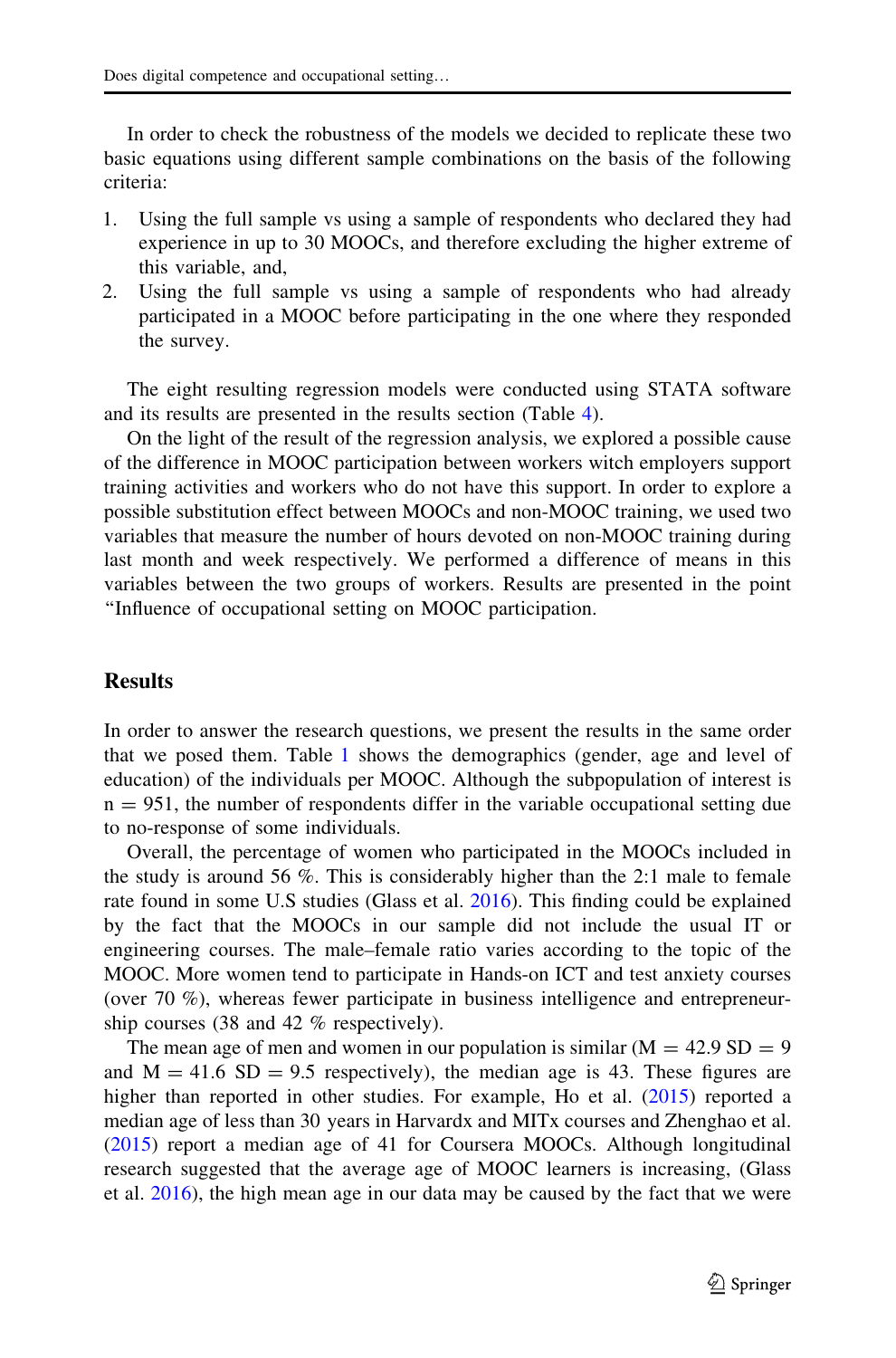|                            | <b>MOOCs</b>                                       |                 |                 |                     |                  | Total     |
|----------------------------|----------------------------------------------------|-----------------|-----------------|---------------------|------------------|-----------|
|                            | <b>Business</b><br>intelligence                    | Hands-on<br>ICT | Test<br>anxiety | Blended<br>learning | Entrepreneurship |           |
| Gender $(n = 951)$         |                                                    |                 |                 |                     |                  |           |
| Male                       | 160                                                | 39              | 115             | 15                  | 71               | 400       |
| Female                     | 100                                                | 104             | 280             | 16                  | 51               | 551       |
| Age <sup>a</sup> (n = 951) |                                                    |                 |                 |                     |                  |           |
| Male                       | 41.3(9.1)                                          | 44.6(6.8)       | 44.0(9.2)       | 50.8(9.8)           | 42.0(8.6)        | 42.9(9)   |
| Female                     | 41.0(9.4)                                          | 42.6(7.3)       | 41.1(10.1)      | 48.1 (7.9)          | 41.3 (10.2)      | 41.6(9.5) |
| Education ( $n = 951$ )    |                                                    |                 |                 |                     |                  |           |
|                            | Without 2nd stage of tertiary education            |                 |                 |                     |                  |           |
| Male                       | 60                                                 | 10              | 60              | 4                   | 33               | 167       |
| Female                     | 28                                                 | 20              | 90              | 4                   | 25               | 167       |
|                            | With 2nd stage of tertiary education               |                 |                 |                     |                  |           |
| Male                       | 100                                                | 29              | 55              | 11                  | 38               | 233       |
| Female                     | 72                                                 | 84              | 190             | 12                  | 26               | 384       |
|                            | Occupational setting $(n = 815)$                   |                 |                 |                     |                  |           |
| Unemployed                 |                                                    |                 |                 |                     |                  |           |
| Male                       | 33                                                 | 2               | 33              | $\overline{2}$      | 34               | 104       |
| Female                     | 27                                                 | 6               | 121             | $\mathbf{1}$        | 30               | 185       |
|                            | Worker without support to professional development |                 |                 |                     |                  |           |
| Male                       | 63                                                 | 16              | 54              | $\mathbf{1}$        | 21               | 155       |
| Female                     | 46                                                 | 39              | 108             | 5                   | 13               | 211       |
|                            | Worker with support to professional development    |                 |                 |                     |                  |           |
| Male                       | 24                                                 | 12              | 13              | 8                   | 8                | 65        |
| Female                     | 12                                                 | 43              | 26              | 8                   | 6                | 95        |

<span id="page-10-0"></span>Table 1 Demographics and occupational status of the selected subsample

n respondents for each variable in parenthesis

 $^{\rm a}$  M (SD)

selecting only learners who were currently working or looking for a job, and excluding younger people such as students.

Unsurprisingly, the vast majority of our sample (81 %) have completed tertiary education and 65 % have completed a second stage of tertiary education. (70 % of women and 58 % of men). This is in line with the high educational levels reported in previous research on MOOCs (Ho et al. [2015](#page-18-0)).

Around one-third of our sample of interest (35 %) was unemployed but looking for a job and the rest (65 %) was employed. Among those individuals who were currently working only one-third (30 %) received employer support for professional development activities. The proportion of unemployed/employed for wages in our sample differed from the data available for the US context (Christensen et al. [2013](#page-17-0))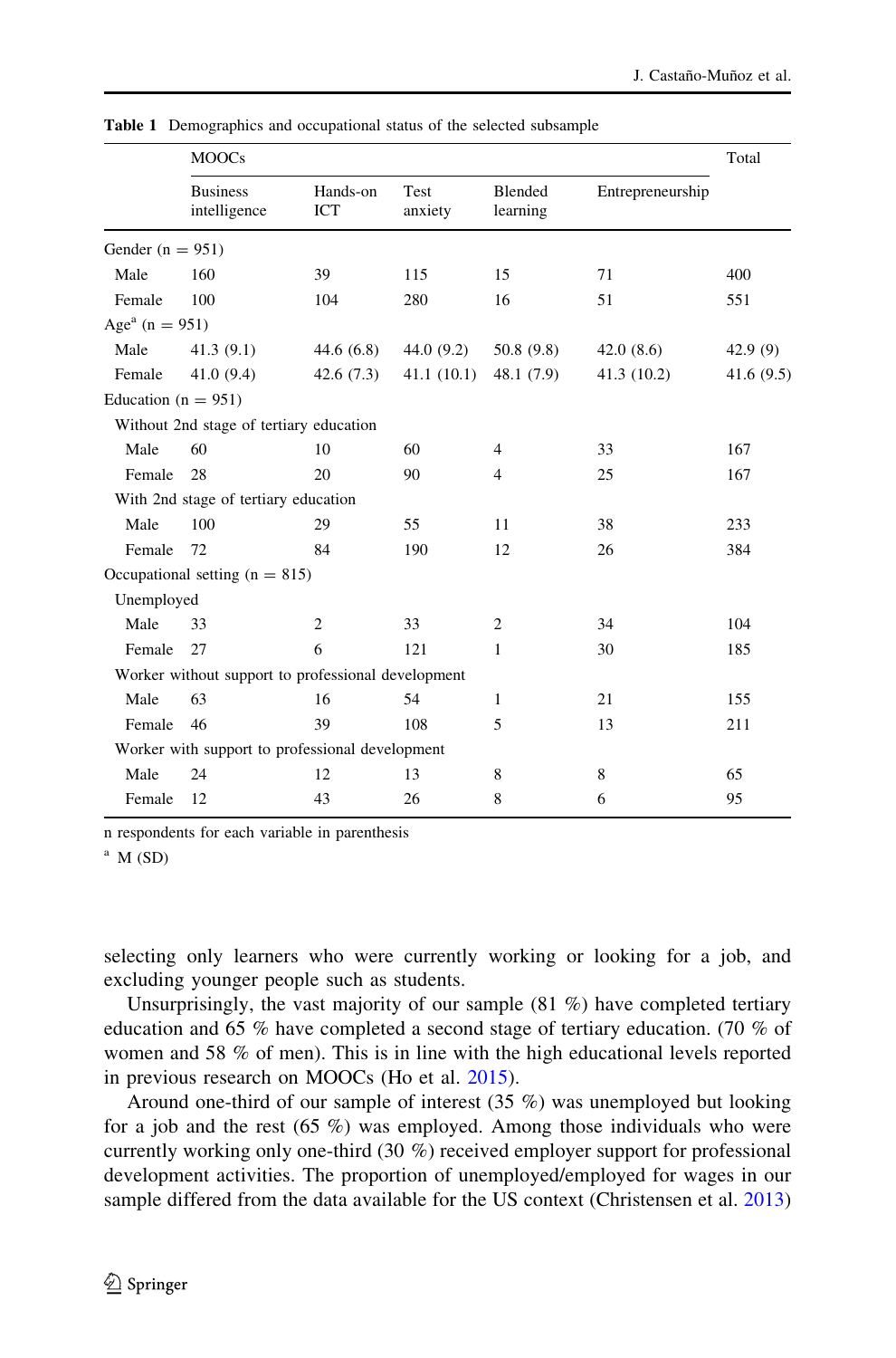<span id="page-11-0"></span>Does digital competence and occupational setting…



Fig. 4 Digital competence

where focusing only on the subsample of learners who were either unemployed or workers for wages, the proportion is 11 % unemployed and 89 % employed..

Figure 4 shows the means for each of the digital competence items. Unsurprisingly, the data showed that our survey respondent's digital competence level was high according to the criteria usually applied for measuring digital competence in the wider population.

The results of PCA carried out to reduce the information of the six items into two scales are shown in Table 2. The 2-factor solution fitted well with the measurement of our theoretical concepts (factor  $1 =$  information skills and factor  $2 =$  interaction skills) and met the basic statistical requirements: eigenvalues of the factors are higher than 1 and the two factors together explain 80 % of the variance of the six original variables. These two factors will be used as variables in regression models which aim to answer aimed to respond to research questions 2, 3 and 4.

Finally, Table [3](#page-12-0) depicts the average number of MOOCs participants were enrolled in the past and the average number of MOOCs they completed. For comparability and presentation reasons we distinguished between MOOC takers with or without previous experience in MOOCs. The majority of our respondents had followed one or several MOOCS. Only 19 % were participating in a MOOC for the first time. The mean number of MOOCs taken by the learners with previous

| No. item       | Item                                                  | observations $= 741$ | 2-factor solution (N of valid |
|----------------|-------------------------------------------------------|----------------------|-------------------------------|
|                |                                                       | Factor 1             | Factor 2                      |
| 1              | conduct an internet search using one or more keywords | 0.859                |                               |
| 2              | judge the reliability of a website                    | 0.823                |                               |
| 3              | reflect on my search process                          | 0.861                |                               |
| $\overline{4}$ | participate in a discussion forum                     |                      | 0.764                         |
| 5              | participate in an online chat session                 |                      | 0.903                         |
| 6              | use social media to interact with fellow students     |                      | 0.881                         |

Table 2 PCA for digital competences index: factor loadings with a 2-factor (rotated) solution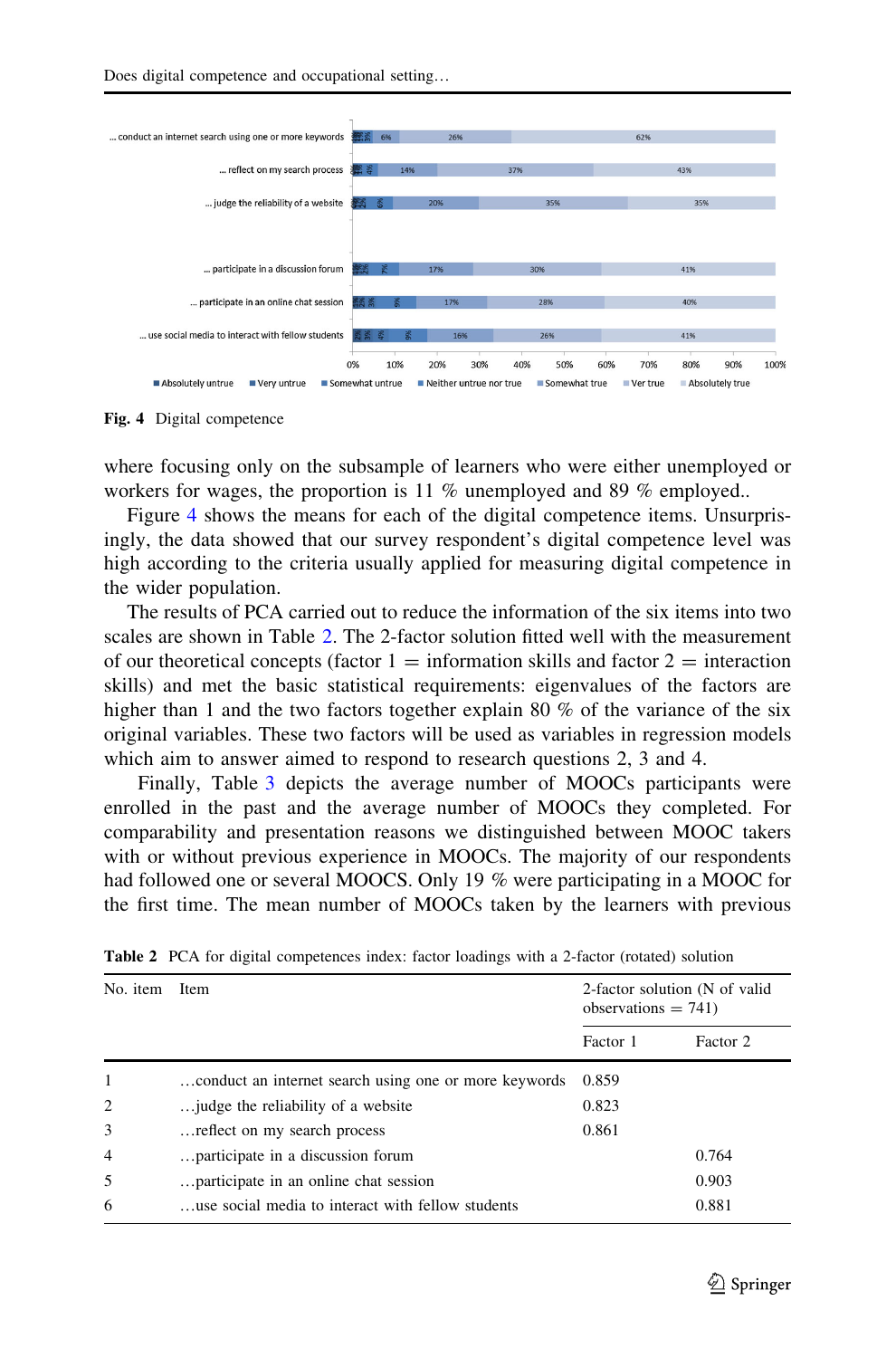|        | <b>MOOCs</b>                                                                   |                 |                        |                     |                  | Total     |
|--------|--------------------------------------------------------------------------------|-----------------|------------------------|---------------------|------------------|-----------|
|        | <b>Business</b><br>intelligence                                                | Hands-on<br>ICT | <b>Test</b><br>anxiety | Blended<br>learning | Entrepreneurship |           |
|        | Number MOOCs enrolled (all, $n = 849$ <sup>a</sup>                             |                 |                        |                     |                  |           |
| Male   | 4.03(6.2)                                                                      | 2.6(4.5)        | 6.8(7.7)               | 4.9(7.7)            | 7(8.9)           | 5.3(7.3)  |
| Female | 3.7(3.99)                                                                      | 2.0(3.5)        | 6(6.0)                 | 3.1(7.5)            | 6.6(6.9)         | 4.8(5.7)  |
|        | Number MOOCs enrolled (one or more MOOCs in the past, $n = 687$ ) <sup>a</sup> |                 |                        |                     |                  |           |
| Male   | 5.4(6.7)                                                                       | 4.3(5.1)        | 7.5(7.8)               | 4.9(7.7)            | 7.6(9.1)         | 6.5(7.6)  |
| Female | 4.7(3.9)                                                                       | 3.92(4.1)       | 6.6(5.9)               | 4.6(8.9)            | 7.5(7.0)         | 6.0(5.8)  |
|        | Number MOOCs completed in the past $(n = 687)^{a}$                             |                 |                        |                     |                  |           |
| Male   | 4.7(6.7)                                                                       | 2.8(4.2)        | 5.6(6.2)               | 1.8(3.03)           | 5.8(9.2)         | 4.9(6.9)  |
| Female | 4.0(3.6)                                                                       | 2.8(3.7)        | 4.6(5.1)               | 2.1(6.08)           | 5.7(7.0)         | 4.33(5.1) |

<span id="page-12-0"></span>Table 3 Average number of MOOCs enrolled and completed

 $^{\rm a}$  M(SD)

experience with MOOCs was around 6 and most of them had taken more than one MOOC in the past. Participants enrolled on a mean of around 6 MOOCs and completed a mean of more than 4.

#### Influence of occupational setting on MOOC participation

Our findings (see Table [4\)](#page-14-0) showed that MOOCs were an important part of nonformal learning for individuals who were facing difficulties in the labour market. The unemployed in our sample tended to participate in MOOCs more than the employed, and indeed the estimates showed that this is one of the most important variables for predicting the number of MOOCs a learner will enroll in.

When we focus on workers, the regression models showed how those who have their employer support for professional development activities participated less in MOOCs than those who do not have this support. This was true in the models where all learners were included. In order to determine what the main cause for this was, we compared the level of participation in non-MOOC learning activities of the two groups. We focused on participation in the last month and last week. The results showed that the number of hours devoted to non-MOOC learning was higher for learners with employer support than the hours devoted by learners without support (mean = 5.9 h/week and 4.9/week,  $t = -1.7321$   $p = 0.04$  and 25 and 19 h/month  $t = -2.12$  9  $p = 0.016$  respectively). This result supported the hypothesis that workers with employer support participate in MOOCs less often than those who have employer support because they participate more frequently in other training activities.

#### Influence of digital competence on MOOC participation

The level of digital competence in the areas measured played a key role in the decision to enrol on MOOCs. The results presented in Table [4](#page-14-0) indicated that both information and interaction skills were important. However, our estimates for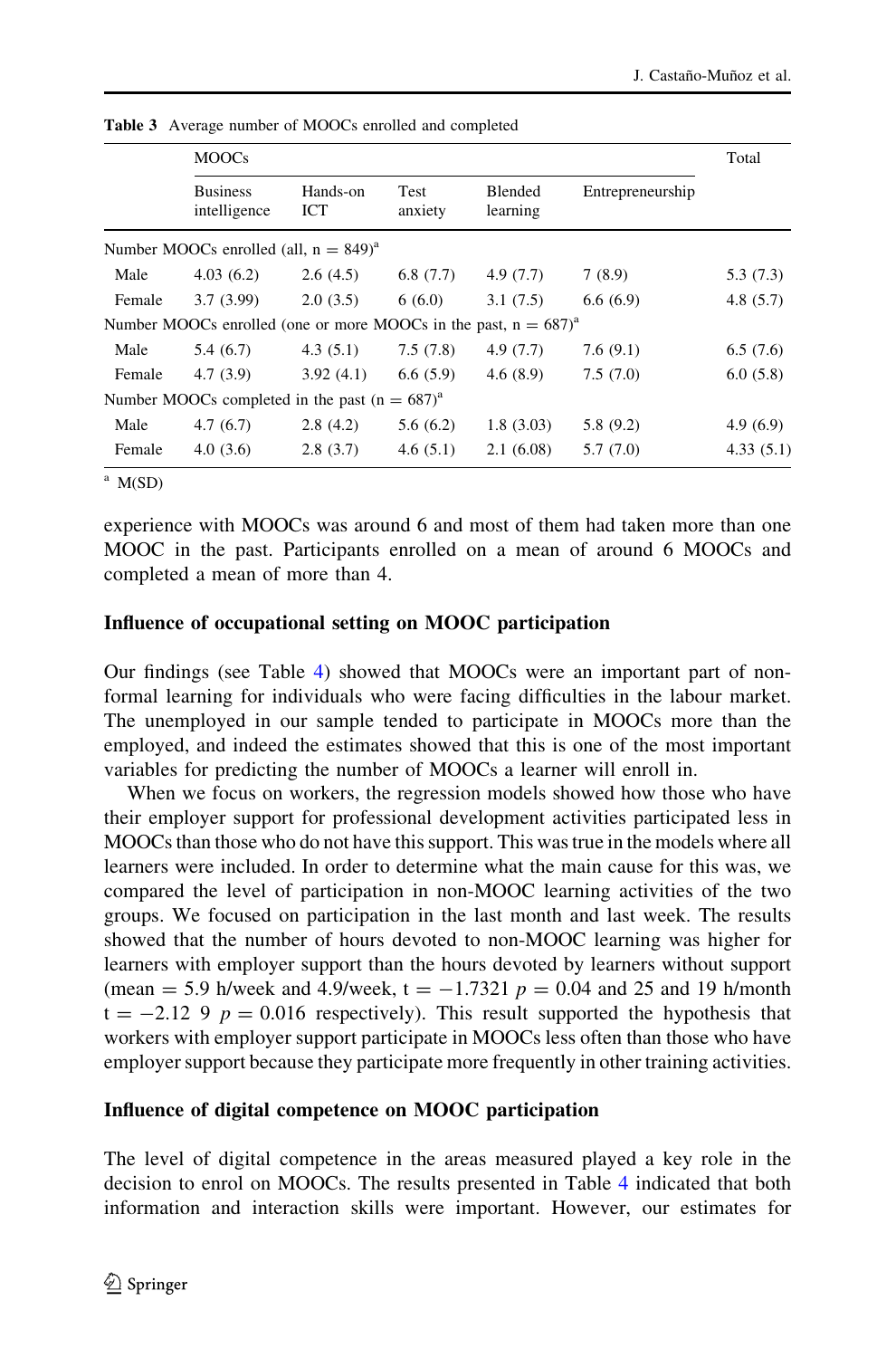interactions skills were higher and more stable than those for information skills, revealing interaction as a key area of digital competence for MOOC participation. This result was consistent with previous research which showed how interaction skills were more important than information skills for taking advantage of and being successful in online courses (Bernard et al. [2009;](#page-17-0) Castaño-Muñoz et al. [2014\)](#page-17-0).

#### Impact of digital competence in different occupational settings

When analyzing the interactions proposed in the model (models 2, 4, 6 and 8 in Table [4](#page-14-0)), the fact that occupational setting plays a moderator role of occupational setting in the effect of interaction skills was clear. The fact of being unemployed or employed with employer support to professional development maximized the impact of having good digital interaction skills. Therefore, unsupportive settings were hindering the possibilities of using communication competences for MOOC participation. This was especially relevant because as seen before communication skills were important determinants of participation in MOOCs.

On the other hand, the moderator role played by occupational setting in the effect of digital information competence was not stable among the proposed models. In the models where the whole population was included it seemed being occupied with support of the employer increased the effect of information competences. However, this relationship disappeared when we analyzed the regressions without including people who declared they had enrolled on more than 30 MOOCs. Indeed, in the regressions where we left out participants who were taking their first MOOC (models 7 and 8) the effect was reversed and negative. So our data did not allow to confirm that occupational setting plays a moderator role for information skills.

#### Impact of other variables

According to our estimates in Table [4,](#page-14-0) age played a positive role in MOOC enrolment. In addition, in the models where interactions were included a quadratic relationship was found which indicates that the positive effect on MOOC enrolment declined for older students. This relationship makes sense because young people tend to have more ''fresh'' knowledge and skills and need less up- or re-skilling. On the other hand, the quadratic relationship could be interpreted as a sign of older workers participating less in training activities simply because they had less careertime to benefit from the new skills acquired.

In all the proposed models women tended to participate in MOOCs less often than men. However, this trend was smaller in the models where extremes (people with more than 30 MOOCS) were eliminated, indicating that there were fewer women in the extreme end of the distribution. Finally, those respondents with the highest levels of education (second stage tertiary education) enrolled more often than those with first stage tertiary education.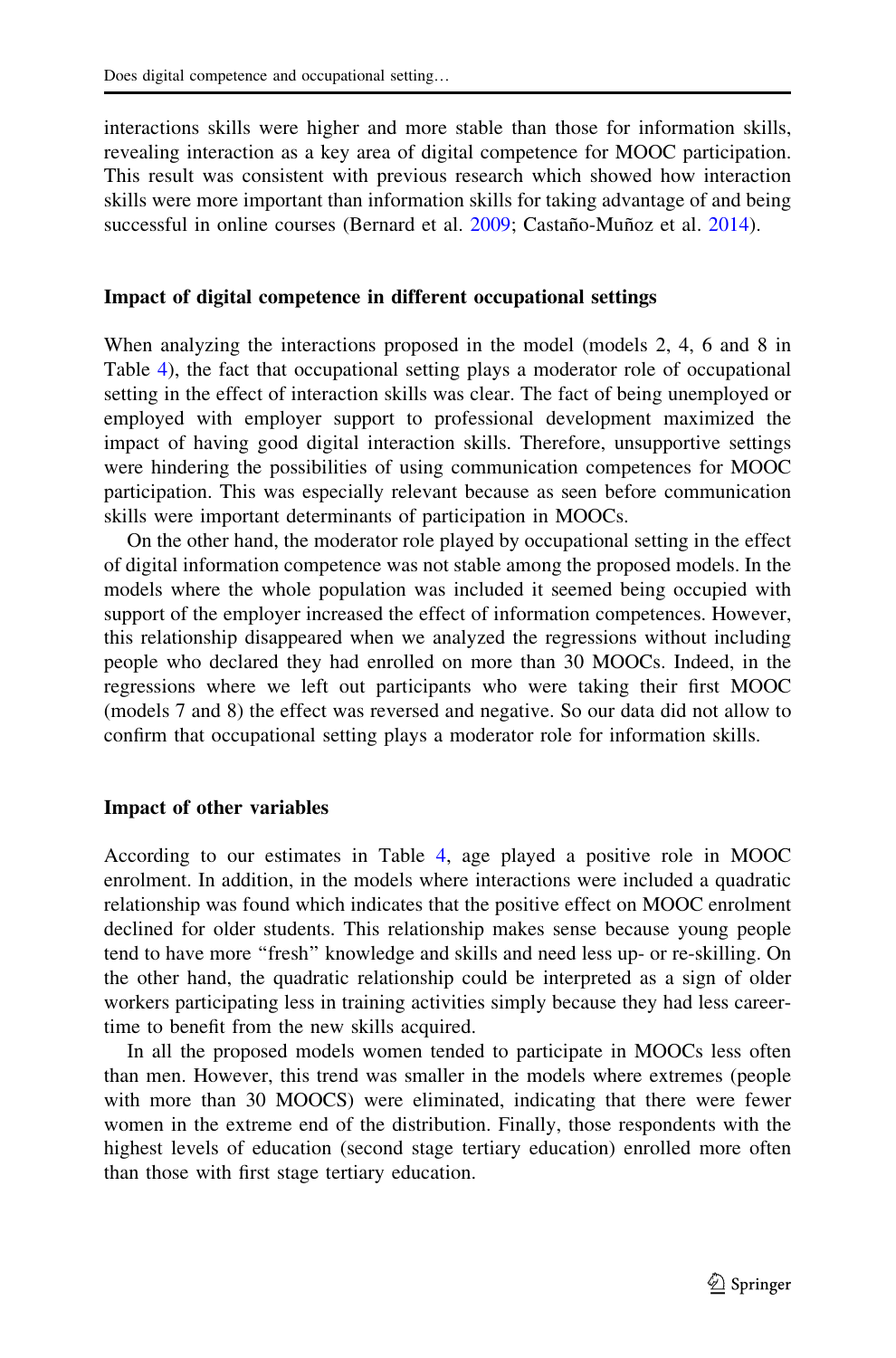<span id="page-14-0"></span>

| Table 4 Regression models                             |                       |                           |              |                       |                              |                       |                |                       |
|-------------------------------------------------------|-----------------------|---------------------------|--------------|-----------------------|------------------------------|-----------------------|----------------|-----------------------|
|                                                       | ТГY                   |                           |              |                       | Without extremes $(\leq 30)$ |                       |                |                       |
|                                                       | $\overline{4}$        | $\widetilde{\mathcal{R}}$ | ₹            | $\widetilde{\lambda}$ | Ę                            | $\widetilde{\lambda}$ | $\overline{A}$ | $\widetilde{\lambda}$ |
| $(b1)$ Age                                            | $0.030*$              | $0.048***$                | $0.030^{+}$  | $0.049**$             | 0.018                        | $0.038*$              | 0.017          | $0.041**$             |
|                                                       | (0.02)                | (0.01)                    | (0.02)       | (0.01)                | $(0.02)$                     | (0.02)                | $(0.02)$       | (0.01)                |
| $(b2)$ Age2                                           | $-0.000$              | $-0.001**$                | $-0.000$     | $-0.001**$            | $-0.000$                     | $-0.000*$             | $-0.000$       | $-0.000$ *            |
|                                                       | $(0.00)$              | (0.00)                    | $(0.00)$     | (0.00)                | $(0.00)$                     | (0.00)                | (0.00)         | $(0.00)$              |
| (b3) Gender: woman                                    | $-0.156***$           | $-0.135***$               | $-0.159***$  | $-0.133***$           | $-0.088**$                   | $-0.066^{+}$          | $-0.087*$      | $-0.058^{+}$          |
|                                                       | $(0.03)$              | (0.03)                    | (0.03)       | (0.03)                | (0.03)                       | (0.03)                | (0.03)         | (0.03)                |
| (b4) Education (with Higher education)                | $0.115*$              | 0.055                     | $0.134***$   | 0.060                 | $0.155***$                   | $0.090 +$             | $0.170***$     | $0.088^{+}$           |
|                                                       | (0.05)                | (0.05)                    | (0.05)       | $(0.05)$              | $(0.05)$                     | $(0.05)$              | $(0.05)$       | (0.05)                |
| (b51) Employed without support (1)                    | $-0.256***$           | $-0.187$ ***              | $-0.251***$  | $-0.182***$           | $-0.193***$                  | $-0.126***$           | $-0.198***$    | $-0.129***$           |
|                                                       | (0.04)                | (0.04)                    | (0.04)       | $(0.04)$              | (0.04)                       | (0.04)                | $(0.04)$       | (0.04)                |
| (b52) Employed with support (1)                       | $-0.371***$           | $-0.143***$               | $-0.402$ *** | $-0.149**$            | $-0.439***$                  | $-0.198***$           | $-0.465***$    | $-0.211***$           |
|                                                       | (0.05)                | (0.05)                    | (0.05)       | $(0.05)$              | (0.05)                       | (0.05)                | (0.05)         | (0.05)                |
| (b7) Information skills                               | $0.09$ <sup>***</sup> | $0.067***$                | $0.063+$     | $0.060^{+}$           | $0.069***$                   | $0.040*$              | 0.010          | $0.008\,$             |
|                                                       | (0.02)                | (0.02)                    | (0.03)       | $(0.03)$              | (0.02)                       | (0.02)                | (0.03)         | $(0.03)$              |
| without support (2)<br>$(b52-7)$ Information*Employed |                       |                           | 0.019        | 0.030                 |                              |                       | $0.085*$       | $0.094*$              |
|                                                       |                       |                           | $(0.04)$     | $(0.04)$              |                              |                       | (0.04)         | (0.04)                |
| with support (2)<br>(b51_7) Information*Employed      |                       |                           | $0.122*$     | $-0.071$              |                              |                       | 0.063          | $-0.114*$             |
|                                                       |                       |                           | $(0.06)$     | $(0.06)$              |                              |                       | $(0.06)$       | (0.05)                |
| (b6) Interaction skills                               | $0.116***$            | $.074***$                 | $0.177***$   | $0.134***$            | $0.092***$                   | $0.048***$            | $0.123***$     | $0.082***$            |
|                                                       | (0.02)                | (0.02)                    | (0.03)       | (0.03)                | (0.02)                       | (0.02)                | $(0.03)$       | (0.03)                |
| without support (3)<br>(b52_6) Interaction*Employed   |                       |                           | $-0.133***$  | $-0.117**$            |                              |                       | $-0.077*$      | $-0.065$ <sup>+</sup> |
|                                                       |                       |                           | (0.04)       | (0.04)                |                              |                       | $(0.04)$       | (0.04)                |
| with support (3)<br>$(b51_6)$ Interaction*Employed    |                       |                           | $-0.004$     | 0.024                 |                              |                       | 0.054          | 0.090                 |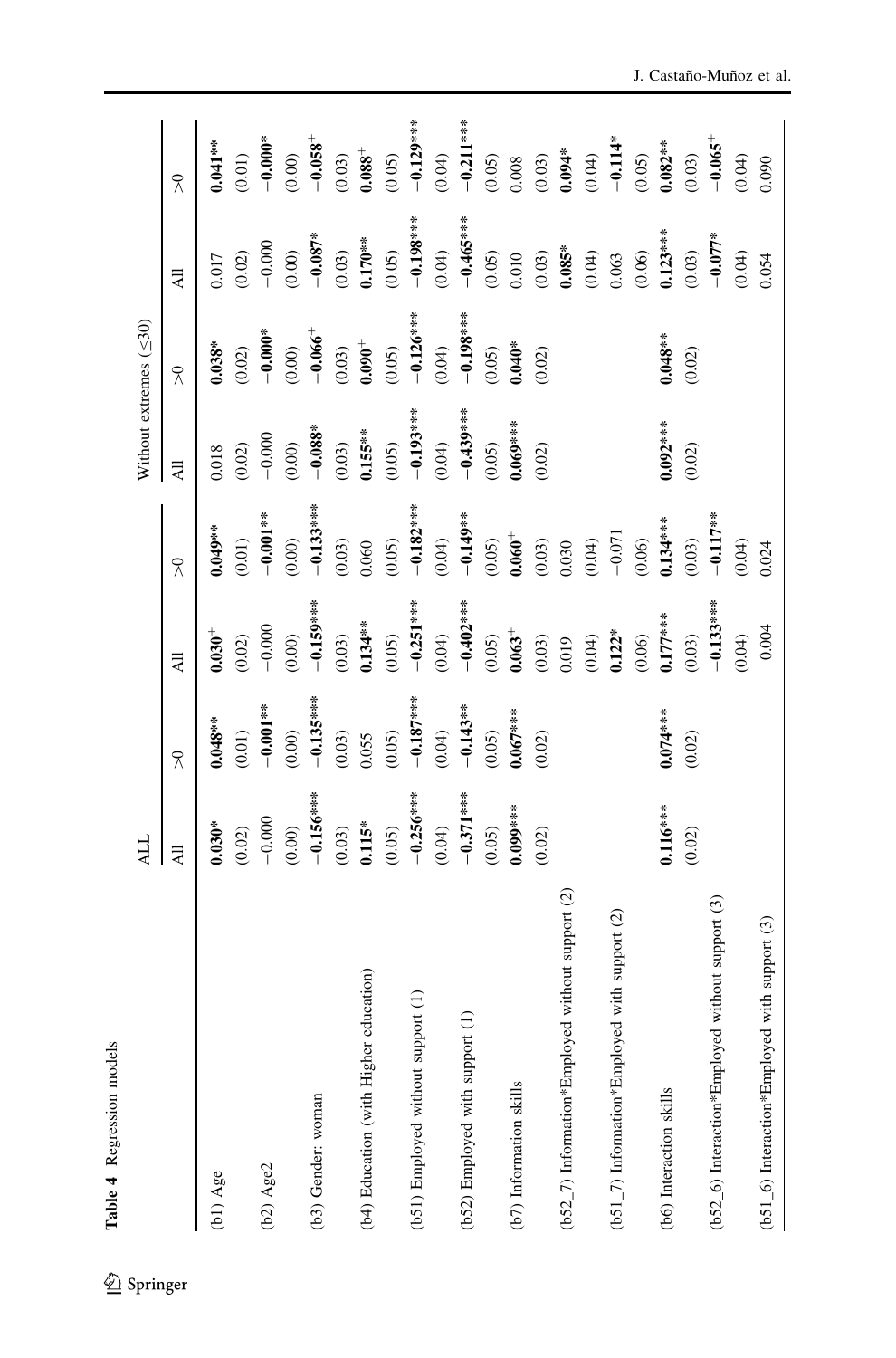| í<br>J |
|--------|
|        |
|        |
|        |

|                                                          | <b>ALL</b>               |                            |                                        |                                                                             |                                   | Without extremes $(\leq 30)$ |                                                 |                                        |
|----------------------------------------------------------|--------------------------|----------------------------|----------------------------------------|-----------------------------------------------------------------------------|-----------------------------------|------------------------------|-------------------------------------------------|----------------------------------------|
|                                                          | .<br>국                   | $\widetilde{\mathcal{R}}$  | Ę                                      | $\approx$                                                                   | LK<br>T                           | $\frac{1}{2}$                | $\overline{A}$                                  | $\widetilde{\mathcal{R}}$              |
|                                                          |                          |                            |                                        |                                                                             |                                   |                              |                                                 |                                        |
| (b0) Constant                                            |                          |                            |                                        |                                                                             |                                   |                              |                                                 |                                        |
|                                                          | 1.048**<br>(0.32)<br>741 | $1.009**$<br>(0.32)<br>589 | $(0.06)$<br>1.052**<br>$(0.32)$<br>741 | $\begin{array}{c} (0.06) \\ \textbf{0.967***} \\ (0.32) \\ 589 \end{array}$ | <b>1.092****</b><br>(0.33)<br>735 | $1.013***$<br>(0.32)<br>583  | $(0.06)$<br><b>1.099</b> ***<br>$(0.33)$<br>735 | $(0.07)$<br>0.935**<br>$(0.32)$<br>583 |
| Щ                                                        |                          |                            |                                        |                                                                             |                                   |                              |                                                 |                                        |
| Bold values are statistically significant ( $p < 0.05$ ) |                          |                            |                                        |                                                                             |                                   |                              |                                                 |                                        |

(1) Reference = unemployed, (2) Reference = Information\*Unemployed, (3) Reference = Communication\*Unemployed. (2) Standard error coefficients in parentheses. (1) Reference = unemployed, (2) Reference = Information\*Unemployed, (3) Reference = Communication\*Unemployed. (2) Standard error coefficients in parentheses.<br>(3)

\*\* + 0.1,  $p < 0.1$ ;  $p < 0.05$ ; \*\*  $p < 0.01$ ; \*\*\*  $p < 0.001$ \*,  $^+$  0.1,  $p < 0.1$ ;  $p < 0.05$ ; \*\*  $p < 0.01$ ; \*\*\*  $p < 0.001$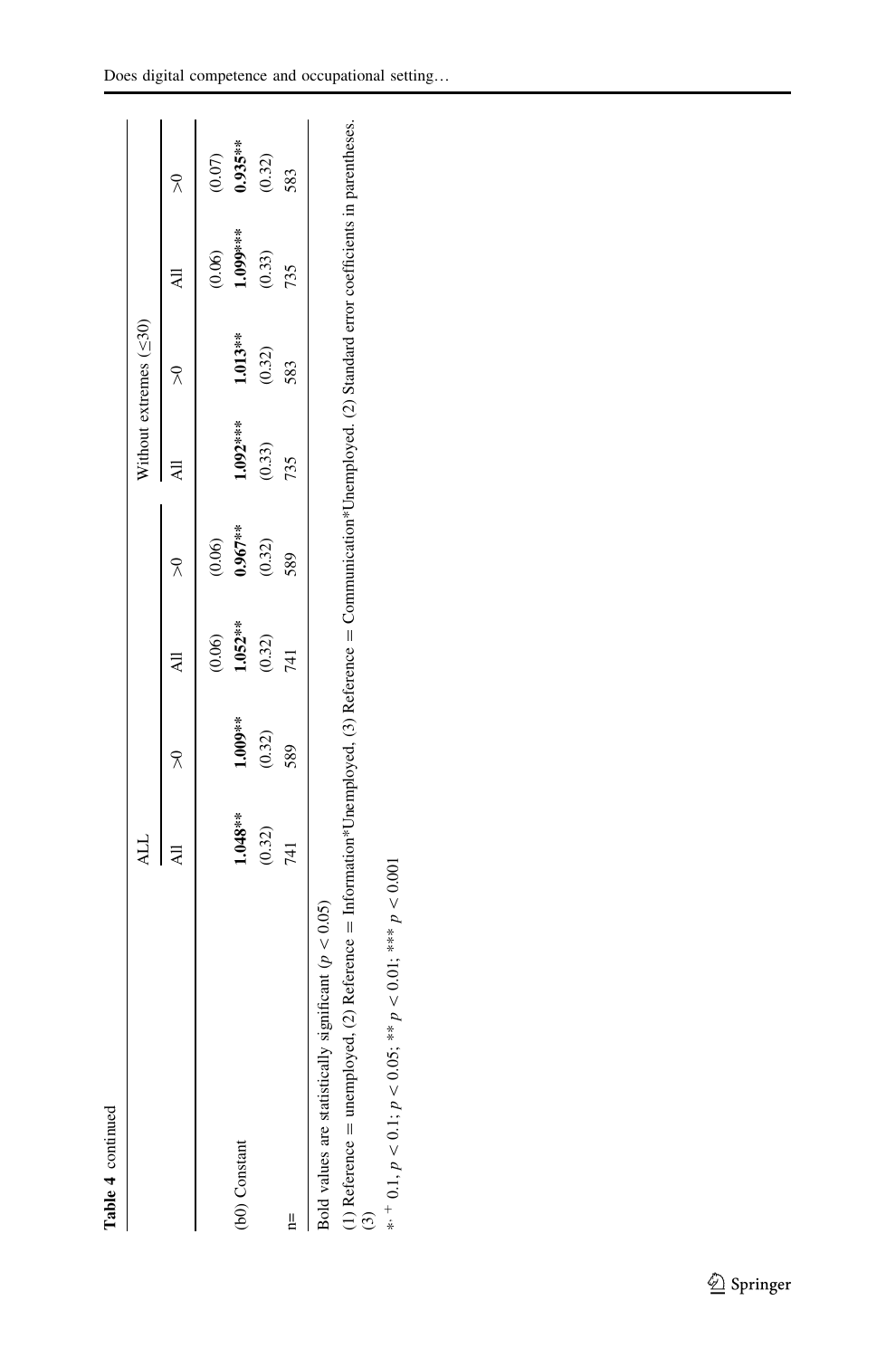# Conclusion and discussion

The results of our study confirmed that MOOCs were a well-accepted alternative for unemployed people with a higher educational level and those workers who did not received support for professional development. Unemployed people looking for a job may be more motivated to re/up skill than workers because they need up-to-date skills in order to increase their chances of (re)enter in the labour market. This result was consistent with the findings presented elsewhere (Castaño-Muñoz et al. [2016](#page-17-0)) that showed how in Spain specifically, the unemployment rate<sup>2</sup> for individuals with higher education was 14 % in the first quarter of 2015<sup>3</sup> and double (29 %) among comparable MOOC learners.

On the other hand, lack of employer support for professional development was usually associated to low level responsibility or routine jobs (Grund and Martin [2010\)](#page-18-0) where there was no need for high level skills. Therefore, workers who are not supported by their employers were possibly motivated to take MOOCs in order to substitute the lack of training from their employers and to increase their chances of moving to a better job, which possibly would match better with the typically high educational level of MOOC learners. In addition, MOOCs flexibility, and openness in time and entry point make it easier to overcome the difficulties of combining it with a job context in which professional development is not supported.

Interestingly, employees with employer support were less likely to participate in MOOCs. Our analysis suggests that these learners spent more time on other professional development activities. Perhaps these workers were working in high level positions jobs where traditional training was supported by the company. This could have caused them to enroll on relatively few MOOCs for their lifelong learning activities.

However, workers with high levels of digital interaction skills who were supported by the employer chose to participate in MOOCs more often than those with lower levels, who opted for traditional training. Those workers are in an ideal situation since they are able to benefit of the MOOC-world and the traditional training world, maximizing their possibilities of training.

Overall, for workers in Europe to benefit from open education and MOOCs, it is essential that they have a high level of digital skills. Enhancing digital skills, and especially digital interaction skills, can reduce training costs and make education more flexible. This finding showed that employers can also invest in the development of digital skills of their employees to equip them with the necessary requirement to be active learners in an open education context.

Currently some MOOC providers are emphasizing the offer of professional development and professionalization training. If the current trend continues, more research is needed to see if MOOCs are recognized by companies as quality and reliable courses which can partially replace traditional lifelong learning and professional development formats with more flexible ones. At present they are often not recognized as formal education and identity recognition continues to be an issue.

<sup>&</sup>lt;sup>2</sup> Defined as the number of people unemployed as a percentage of the active population.

<sup>&</sup>lt;sup>3</sup> Source: Instituto Nacional de Estadística.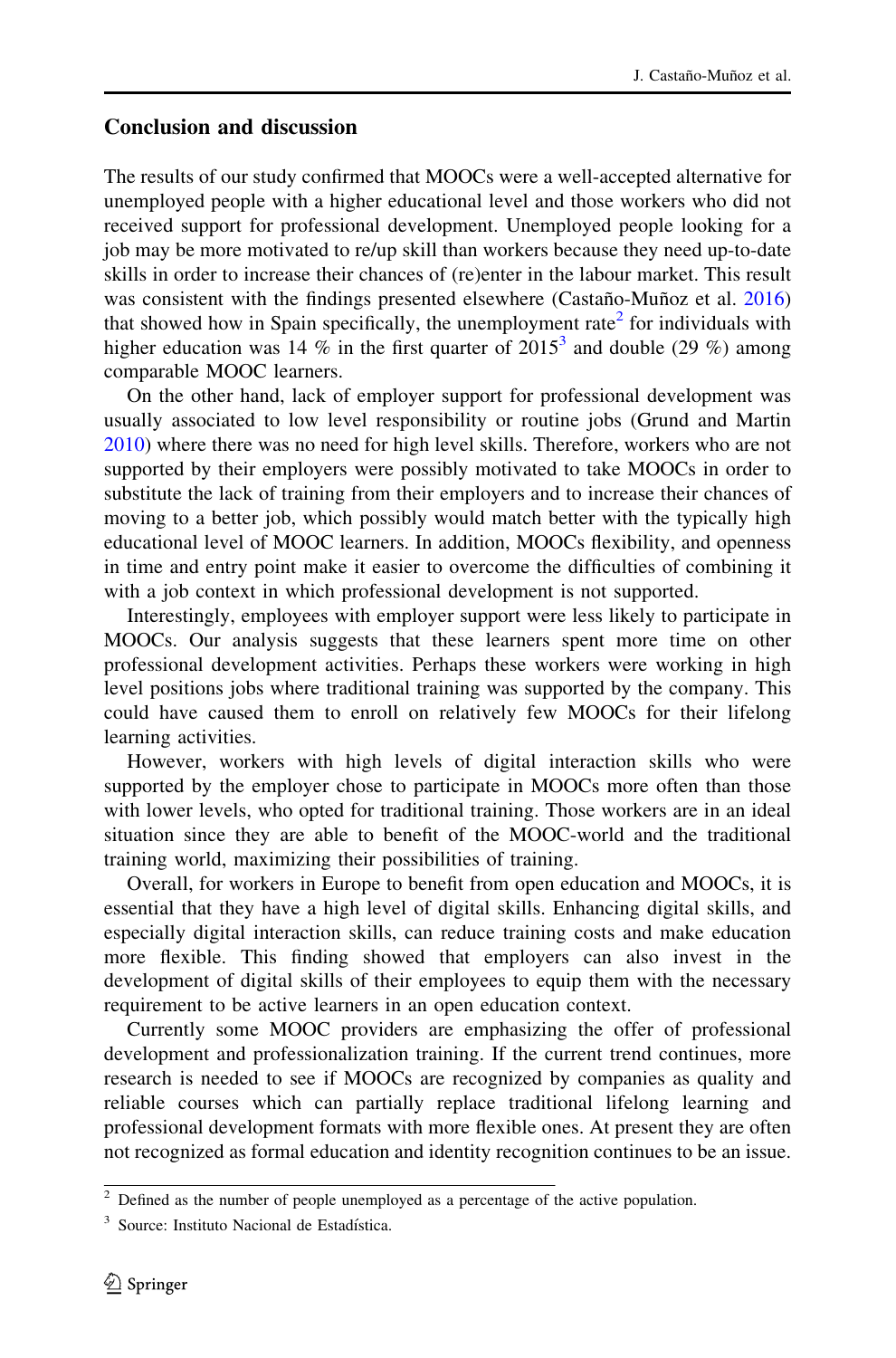<span id="page-17-0"></span>It also remains to be seen whether MOOCs can integrate tracks for learners with different preferences (Kalz and Specht [2013\)](#page-18-0). Flexible recognition options of activities in open education are another important research and policy challenge to address the current barriers for lifelong learning and the potential to address them with new technologies (Kalz [2015\)](#page-18-0).

The result of this study have the following limitations. Most of the participants came from Spain and it needs to be confirmed in the future if the relationships found can also be replicated in a more diverse set of MOOCs stemming from different countries. Specific characteristics such as the high unemployment rate in Spain might have biased some of the results. Due to a potential survival bias, MOOC participants who participate in online-surveys do not represent the whole population of MOOC participants. However, survey respondents could also be seen as a tool for filtering "active" participants (Evans et al. [2016](#page-18-0)). Nonetheless, the findings of the study remain valid beyond these limitations.

Acknowledgments This work has been partially funded by a tender (JRC/SVQ/2013/J.3/0035/NC) of the European Commission's Institute for Prospective Technological Studies (IPTS).

#### Compliance with ethical standards

Conflict of interest None.

Informed consent Participants to this research have declared their informed consent.

Open Access This article is distributed under the terms of the Creative Commons Attribution 4.0 International License ([http://creativecommons.org/licenses/by/4.0/\)](http://creativecommons.org/licenses/by/4.0/), which permits unrestricted use, distribution, and reproduction in any medium, provided you give appropriate credit to the original author(s) and the source, provide a link to the Creative Commons license, and indicate if changes were made.

#### **References**

- Bernard, R. M., Abrami, P. C., Borokhovski, E., Wade, C. A., Tamim, R. M., Surkes, M. A., et al. (2009). A meta-analysis of three types of interaction treatments in distance education. Review of Educational Research, 79(3), 1243–1289. doi:[10.3102/0034654309333844](http://dx.doi.org/10.3102/0034654309333844).
- Blanden, J., Buscha, F., Sturgis, P., & Urwin, P. (2012). Measuring the earnings returns to lifelong learning in the UK. Economics of Education Review, 31, 501–514.
- Card, D., Kluve, J., & Weber, A. (2010). Active labour market policy evaluations: A meta-analysis. Economic Journal, 120, F452–F477.
- Castaño-Muñoz, J., Duart, J. M., & Sancho-Vinuesa, T. (2014). The Internet in face-to-face higher education: Can interactive learning improve academic achievement? British Journal of Educational Technology, 45(1), 149–159.
- Castaño-Muñoz, J., Punie, Y., & Inamorato, A. (2016). MOOCs in Europe: Evidence from pilot surveys with universities and MOOC learners, JRC policy brief. Retrieved from: [https://ec.europa.eu/jrc/](https://ec.europa.eu/jrc/sites/jrcsh/files/JRC%20brief%20MOOCs_JRC101956.pdf) [sites/jrcsh/files/JRC%20brief%20MOOCs\\_JRC101956.pdf](https://ec.europa.eu/jrc/sites/jrcsh/files/JRC%20brief%20MOOCs_JRC101956.pdf)
- Castaño-Muñoz, J., Redecker, C., Vuorikari, R., & Punie, Y. (2013). Open Education 2030: planning the future of adult learning in Europe. Open Learning, 28 (3). Retrieved from: [http://www.tandfonline.](http://www.tandfonline.com/doi/full/10.1080/02680513.2013.871199) [com/doi/full/10.1080/02680513.2013.871199](http://www.tandfonline.com/doi/full/10.1080/02680513.2013.871199)
- Christensen, G., Steinmetz, A., Alcorn, B., Bennett, A., Woods, D., & Emanuel, E. J. (2013). The MOOC phenomenon: Who takes massive open online courses and why? University of Pennsylvania. Retrieved from: [http://papers.ssrn.com/sol3/papers.cfm?abstract\\_id=2350964](http://papers.ssrn.com/sol3/papers.cfm%3fabstract_id%3d2350964)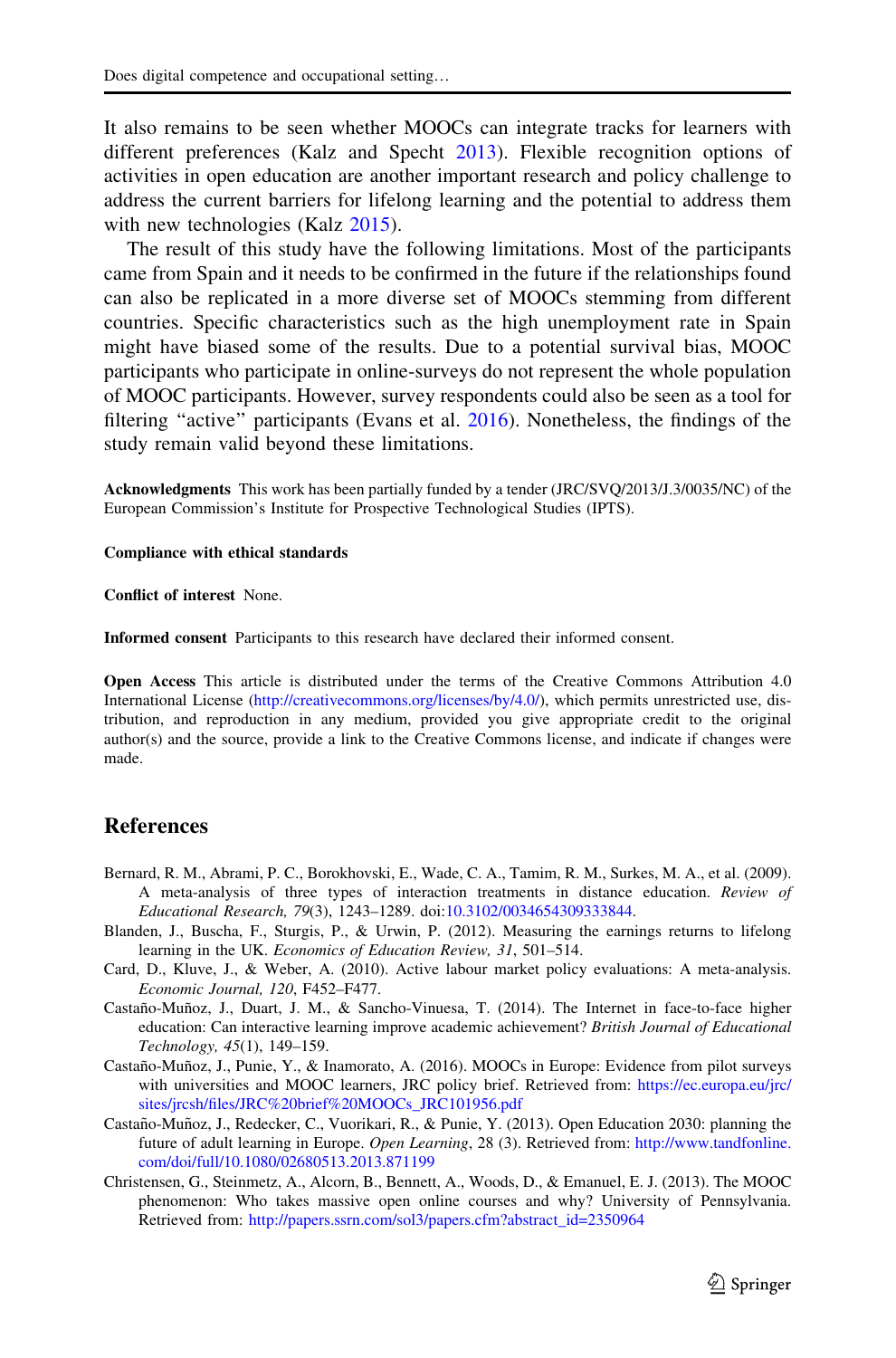- <span id="page-18-0"></span>European Commission. (2011). European agenda for adult learning and recent policy developments (Council resolution setting out a renewed European agenda for adult learning). Retrieved from [http://ec.europa.eu/education/adult/agenda\\_en.htm](http://ec.europa.eu/education/adult/agenda_en.htm)
- Evans, J. B., Baker, R. B., & Dee, T. (2016). Persistence patterns in massive open online courses (MOOCs). The Journal of Higher Education, 87(2), 206–242.
- Falconer, I., McGill, L., Littlejohn, A., & Boursinou, E. (2013). Overview and analysis of practices with open educational resources in adult education in Europe (OER4Adults). JRC-IPTS, European Commission. Luxembourg: Publications Office of the European Union. Retrieved from http:// ftp.jrc.es/EURdoc/JRC85471.pdf
- Fishbein, M., & Ajzen, I. (2010). Predicting and changing behavior: The reasoned action approach. New York: Psychology Press.
- Glass, C. R., Shiokawa-Baklan, M. S., & Saltarelli, A. J. (2016). Who takes MOOCs? New directions for Institutional Research, 167. Retrieved from: [http://onlinelibrary.wiley.com/doi/10.1002/ir.20153/](http://onlinelibrary.wiley.com/doi/10.1002/ir.20153/full) [full](http://onlinelibrary.wiley.com/doi/10.1002/ir.20153/full)
- Grund, C., & Martin, J. (2010). Determinants of further training: Evidence from Germany. IZA discussion Paper 5315. Retrieved from: http://ftp.iza.org/dp5315.pdf
- Hällsten, M. (2012). Is it ever too late to study? The economic returns on late tertiary degrees in Sweden. Economics of Education Review, 31(1), 179–194. doi[:10.1016/j.econedurev.2011.11.001](http://dx.doi.org/10.1016/j.econedurev.2011.11.001).
- Hayes, A. F. (2013). Introduction to mediation, moderation, and conditional process analysis: A regression-based approach. New York: The Guilford Press.
- Heckman, J., & Smith, J. (1999). The pre-programme earnings dip and the determinants of participation in a social programme implications for simple programme evaluation strategies. Economic Journal, 109, 1–73.
- Ho, A. D., Chuang, I., Reich, J., Coleman, C., Whitehill, J., Northcutt, C., Williams, J. J., Hansen, J., Lopez, G., & Petersen, R. (2015). HarvardX and MITx: Two years of open online courses (HarvardX Working Paper No. 10). Retrieved from: [http://dspace.mit.edu/bitstream/handle/1721.1/](http://dspace.mit.edu/bitstream/handle/1721.1/96825/SSRN-id2586847.pdf) [96825/SSRN-id2586847.pdf](http://dspace.mit.edu/bitstream/handle/1721.1/96825/SSRN-id2586847.pdf)
- Jenkins, A., Vignoles, A., Wolf, A., & Galindo-Rueda, F. (2002). The determinants and effects of lifelong learning. Centre for the Economics of Education, London School of Economics and Political Science.
- Jepsen, C., & Montgomery, M. (2012). Back to school: An application of human capital theory for mature workers. Economics of Education Review, 31(1), 168–178. doi:[10.1016/j.econedurev.2011.10.005](http://dx.doi.org/10.1016/j.econedurev.2011.10.005).
- Kalz, M. (2015). Lifelong learning and its support with new technologies. In J. D. Wright (Ed.), International encyclopedia of the social and behavioral sciences (Vol. 14, pp. 93–99). Oxford: Elsevier. doi[:10.1016/B978-0-08-097086-8.92006-3](http://dx.doi.org/10.1016/B978-0-08-097086-8.92006-3).
- Kalz, M., Kreijns, K., Walhout, J., Castaño-Munoz, J., Espasa, A., & Tovar, E. (2015). Setting-up a European cross-provider data collection on open online courses. The International Review of Research in Open and Distributed Learning (IRRODL)., 16(6), 62–77.
- Kalz, M., & Specht, M. (2013). If MOOCS are the answer, did we ask the right questions? Implications for the design of large-scale online-courses. Working paper 2013/25. Maastricht School of Management, Maastricht.
- Laal, M., & Salamati, P. (2011). Lifelong learning; Why do we need it? Procedia- Social and Behavior Sciences, 31, 399–403.
- Milligan, C., & Littlejohn, A. (2014). Supporting Professional Learning in a Massive Open Online Course. The International Review of Research in Open and Distributed Learning (IRRODL).15(5). 197-213.
- Radford, A. W., Robles, J., Cataylo, S., Horn, L., Thornton, J., & Whitfield, K. (2014). The employer potential of MOOCs: A mixed-methods study of human resources professionals' thinking on MOOCs. The International Review of Research in Open and Distributed Learning (IRRODL).,  $15(5)$ , 1-25.
- Ryan, R., & Deci, E. (2000). Self-determination theory and the facilitation of intrinsic motivation, social development, and well-being. American Psychologist, 55, 68–78.
- Schuetze, H., & Slowey, M. (2002). Participation and exclusion: A comparative analysis of nontraditional students and lifelong learners in higher education. Higher Education, 44, 309–327.
- UNESCO (2006). International Standard Classification of Education: ISCED 1997. Retrieved from [http://](http://www.uis.unesco.org/Library/Documents/isced97-en.pdf) [www.uis.unesco.org/Library/Documents/isced97-en.pdf](http://www.uis.unesco.org/Library/Documents/isced97-en.pdf)